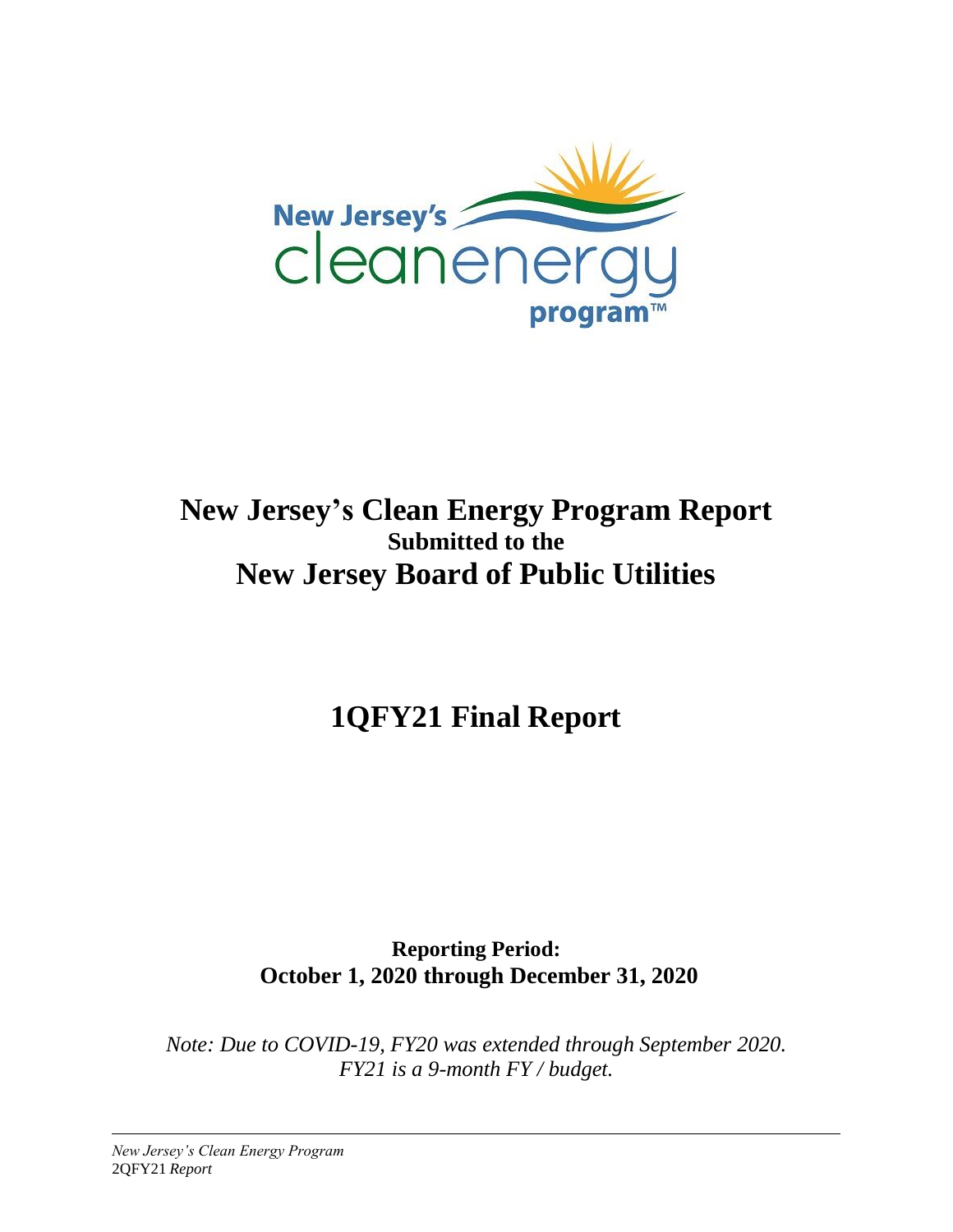### **Table of Contents**

| I.   |                                  |     |
|------|----------------------------------|-----|
| II.  | Introduction                     | 9   |
| III. | 1QFY21 Reporting Data Worksheets | -11 |
|      | <b>Detailed Expenses</b>         |     |
|      |                                  |     |
|      |                                  |     |
|      |                                  |     |
|      |                                  |     |
|      |                                  | -18 |
|      |                                  |     |
| IV.  |                                  |     |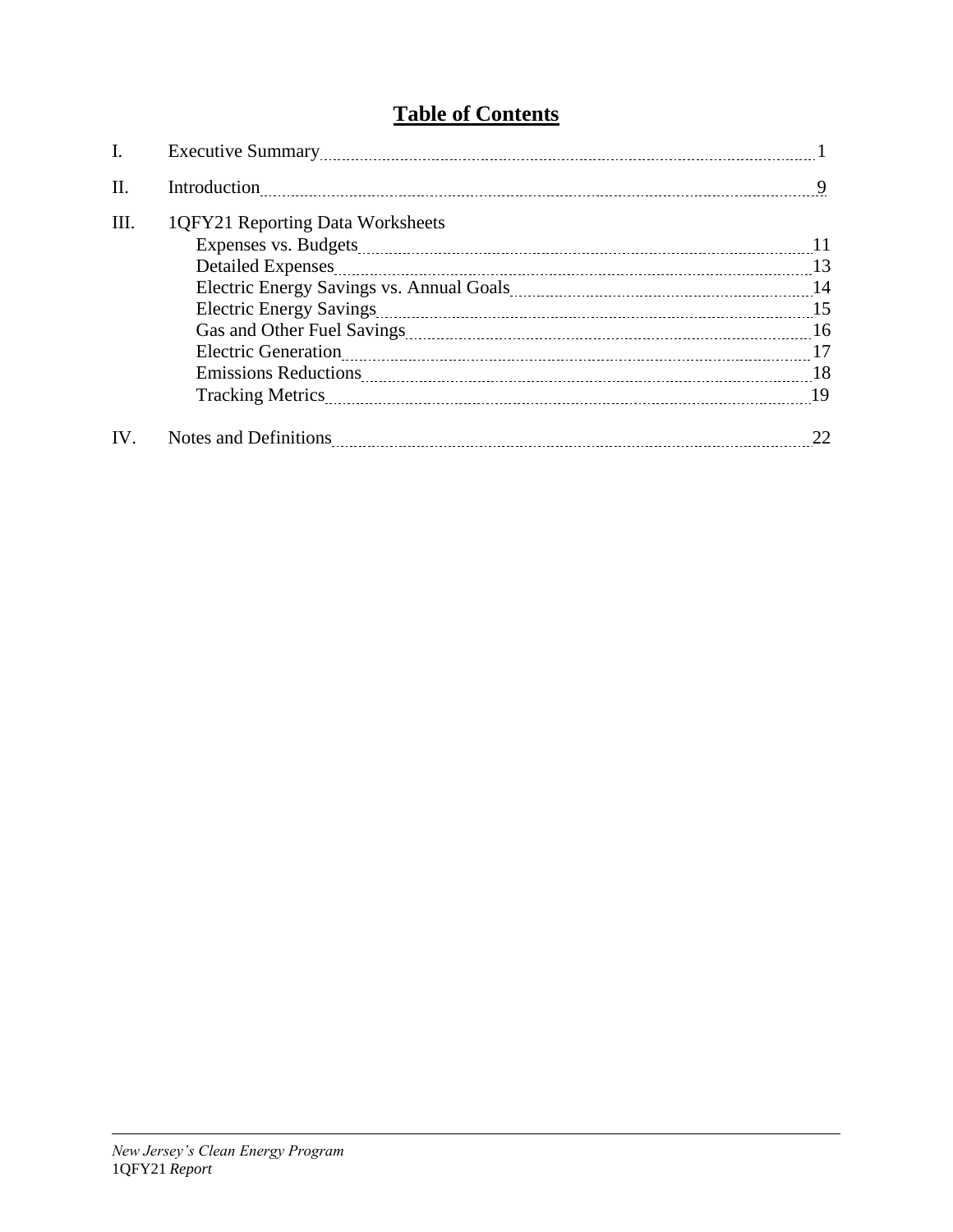### **I. Executive Summary**

This document reports the results of New Jersey's Clean Energy Program ("NJCEP"), administered by the New Jersey Board of Public Utilities' (the "Board" or "NJBPU") Division of Clean Energy ("DCE"). Included are financial, tracking metric, energy saving/generation, and emission reduction data for the statewide energy efficiency and renewable energy programs. This report captures the progress of the clean energy programs in place during the period from October 1, 2020 through December 31, 2020, also referred to as 1QFY21.

In its role as NJCEP Program Administrator, TRC Energy Services ("TRC"), a division of TRC Environmental Corp., and members of its team" including CLEAResult, manage the majority of the NJCEP programs and report on the activities of the DCE, NJ Economic Development Authority, and six of New Jersey's investor-owned electric and natural gas utilities as related to their involvement in the operation of the Comfort Partners low-income program.

Section III of this report includes detailed worksheets showing:

- 1. Expenditures compared to budgets for each program
- 2. Expenditures broken down by the following specific expense categories:
	- a. Administration and Program Development
	- b. Sales, Call Centers, Marketing, and Website
	- c. Training
	- d. Rebates, Grants, and Other Direct Incentives
	- e. Rebate Processing, Inspections, and Other Quality Control
	- f. Evaluation and Related Research
- 3. Metric tracking results from implementation of any given program
- 4. Annual electric and gas energy savings compared to annual goals
- 5. Annual and lifetime:
	- a. electric and natural gas energy savings and demand reductions
	- b. CHP and fuel cell electric capacity and generation
	- c. renewable energy capacity and generation
- 6. Annual and lifetime emissions reductions for Carbon Dioxide (CO<sub>2</sub>), Nitric Oxide (NO<sub>x</sub>), Sulfur Dioxide (SO2), and Mercury (Hg)

The tables presented below summarize the program results reported in more detail in Section III. Table 1 (below) includes program budgets, actual spending, and commitments for the energy efficiency programs, renewable energy programs, distributed energy resources ("DER") programs, EDA programs, and Division of Clean Energy program administration costs. Committed expenditures in Tables 1-5 represent firm commitments that existed as of December 31, 2020 for incentives that will be paid upon project completion, which for certain programs, such as Pay-for-Performance and Residential New Construction, could be up to two years after the commitment is made. Committed expenses are paid out of the budget in the year the project is completed.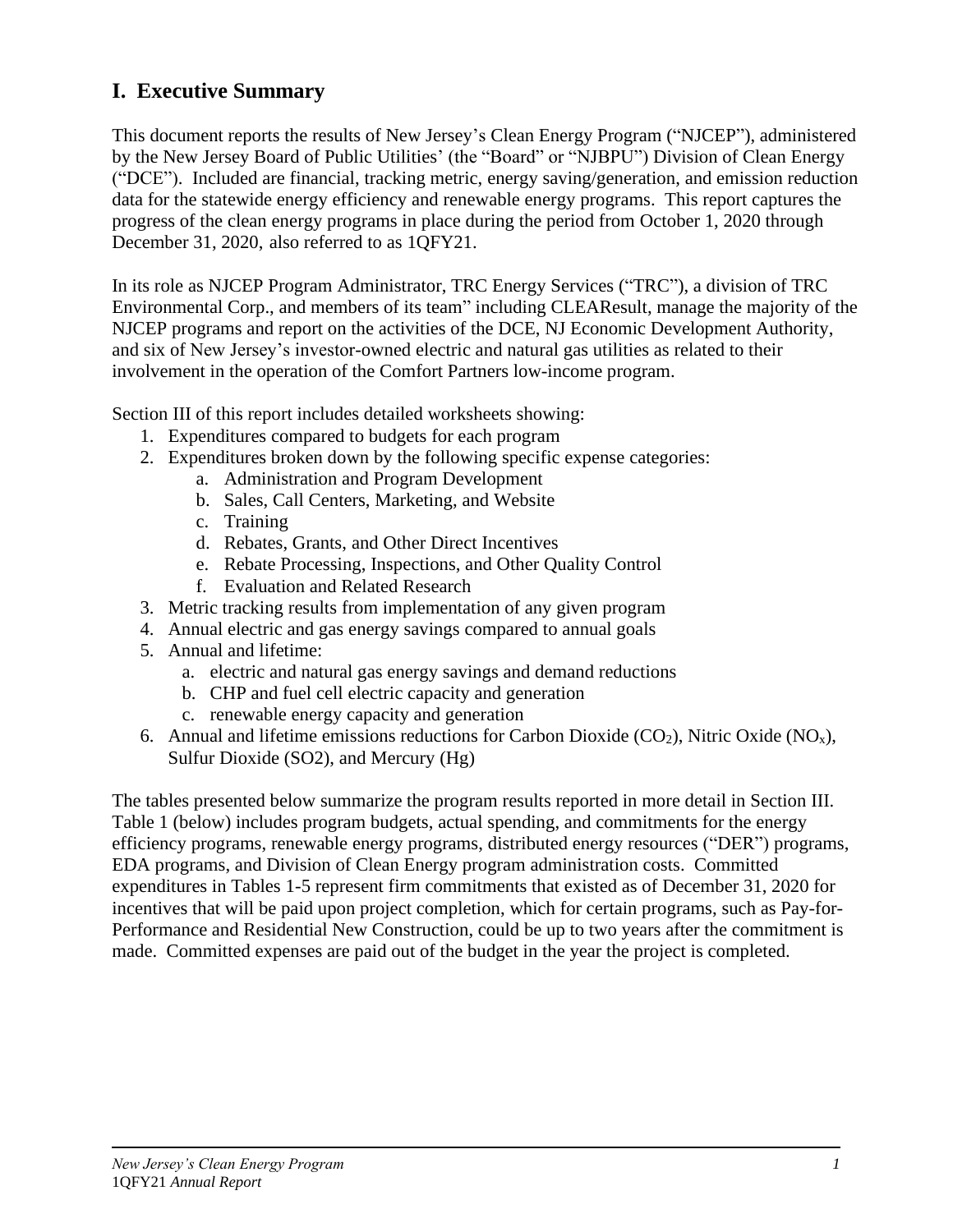| <b>Summary of Budget and Expenditures</b><br>Statewide: 1FY21 (10/01/2020 - 12/31/2020) |                  |                 |                                     |                  |
|-----------------------------------------------------------------------------------------|------------------|-----------------|-------------------------------------|------------------|
|                                                                                         | <b>Budget</b>    | <b>Actual</b>   | <b>Expenses</b><br><b>Committed</b> | <b>Total</b>     |
| <b>Energy Efficiency (EE)</b>                                                           | \$302,058,180.00 | \$39,861,062.79 | \$159,437,328.41                    | \$199,298,391.20 |
| <b>Distributed Energy Resources</b>                                                     | \$30,625,265.00  | \$2,706,443.51  | \$15,082,499.00                     | \$17,788,942.51  |
| <b>Renewable Energy Programs</b>                                                        | \$6,262,561.00   | \$525,399.94    | \$4,162,561.00                      | \$4,687,960.94   |
| <b>EDA Programs</b>                                                                     | \$130,393.00     | \$7,361.56      | \$0.00                              | \$7,361.56       |
| <b>Planning &amp; Administration</b>                                                    | \$29,142,520.00  | \$1,070,451.39  | \$13,953,555.36                     | \$15,024,006.75  |
| <b>BPU Initiatives</b>                                                                  | \$40,810,860.00  | \$12,305,725.68 | \$16,510,134.32                     | \$28,815,860.00  |
| <b>Total</b>                                                                            | \$409,029,779.00 | \$56,476,444.87 | \$209,146,078.09                    | \$265,622,522.96 |

Table 2 (below) includes program budgets and YTD spending and outstanding commitments for the energy efficiency programs.

*Table 2: Energy Efficiency Program Budgets and YTD Expenses*

| <b>Summary of Energy Efficiency Program Budgets and YTD Expenditures</b><br>Statewide: 1FY21 (10/01/2020 - 12/31/2020) |                  |                                  |                                     |                  |
|------------------------------------------------------------------------------------------------------------------------|------------------|----------------------------------|-------------------------------------|------------------|
| Program                                                                                                                | <b>Budget</b>    | <b>Expenses</b><br><b>Actual</b> | <b>Expenses</b><br><b>Committed</b> | <b>Total</b>     |
| <b>RESIDENTIAL PROGRAMS</b>                                                                                            |                  |                                  |                                     |                  |
| <b>Existing Homes</b>                                                                                                  | \$27,824,379.00  | \$7,614,018.79                   | \$4,284,280.73                      | \$11,898,299.52  |
| <b>Residential New Construction</b>                                                                                    | \$12,656,413.00  | \$1,632,689.93                   | \$4,853,375.52                      | \$6,486,065.45   |
| <b>Energy Efficient Products</b>                                                                                       | \$27,690,527.00  | \$2,147,325.07                   | \$15,646,669.50                     | \$17,793,994.57  |
| <b>Sub-Total: Residential Programs</b>                                                                                 | \$68.171.319.00  | \$11.394.033.79                  | \$24.784.325.75                     | \$36.178.359.54  |
| <b>RESIDENTIAL LOW INCOME</b><br><b>Comfort Partners</b>                                                               | \$34,125,100.00  | \$5,735,755.88                   | \$12,353,829.58                     | \$18,089,585.46  |
| <b>Sub-Total: Residential Low Income</b>                                                                               | \$34,125,100.00  | \$5,735,755.88                   | \$12,353,829.58                     | \$18,089,585.46  |
| <b>COMMERCIAL &amp; INDUSTRIAL PROGRAMS</b>                                                                            |                  |                                  |                                     |                  |
| <b>Commercial &amp; Industrial Buildings</b>                                                                           | \$130,584,866.00 | \$17,198,998.47                  | \$82,122,640.49                     | \$99,321,638.96  |
| <b>Local Government Energy Audit</b>                                                                                   | \$4,231,673.00   | \$602.132.04                     | \$975,940.32                        | \$1,578,072.36   |
| <b>Direct Install</b>                                                                                                  | \$38,506,440.00  | \$4.930.142.61                   | \$14,261,810.27                     | \$19,191,952.88  |
| <b>Sub-Total: C&amp;I Programs</b>                                                                                     | \$173,322,979.00 | \$22,731,273.12                  | \$97,360,391.08                     | \$120,091,664.20 |
| <b>Acoustical Testing Pilot</b>                                                                                        | \$1,500,000.00   | \$0.00                           | \$0.00                              | \$0.00           |
| <b>State Facilities Initiative</b>                                                                                     | \$24,938,782.00  | \$0.00                           | \$24,938,782.00                     | \$24,938,782.00  |
| <b>TOTAL Energy Efficiency Programs</b>                                                                                | \$302,058,180.00 | \$39,861,062.79                  | \$159,437,328.41                    | \$199,298,391.20 |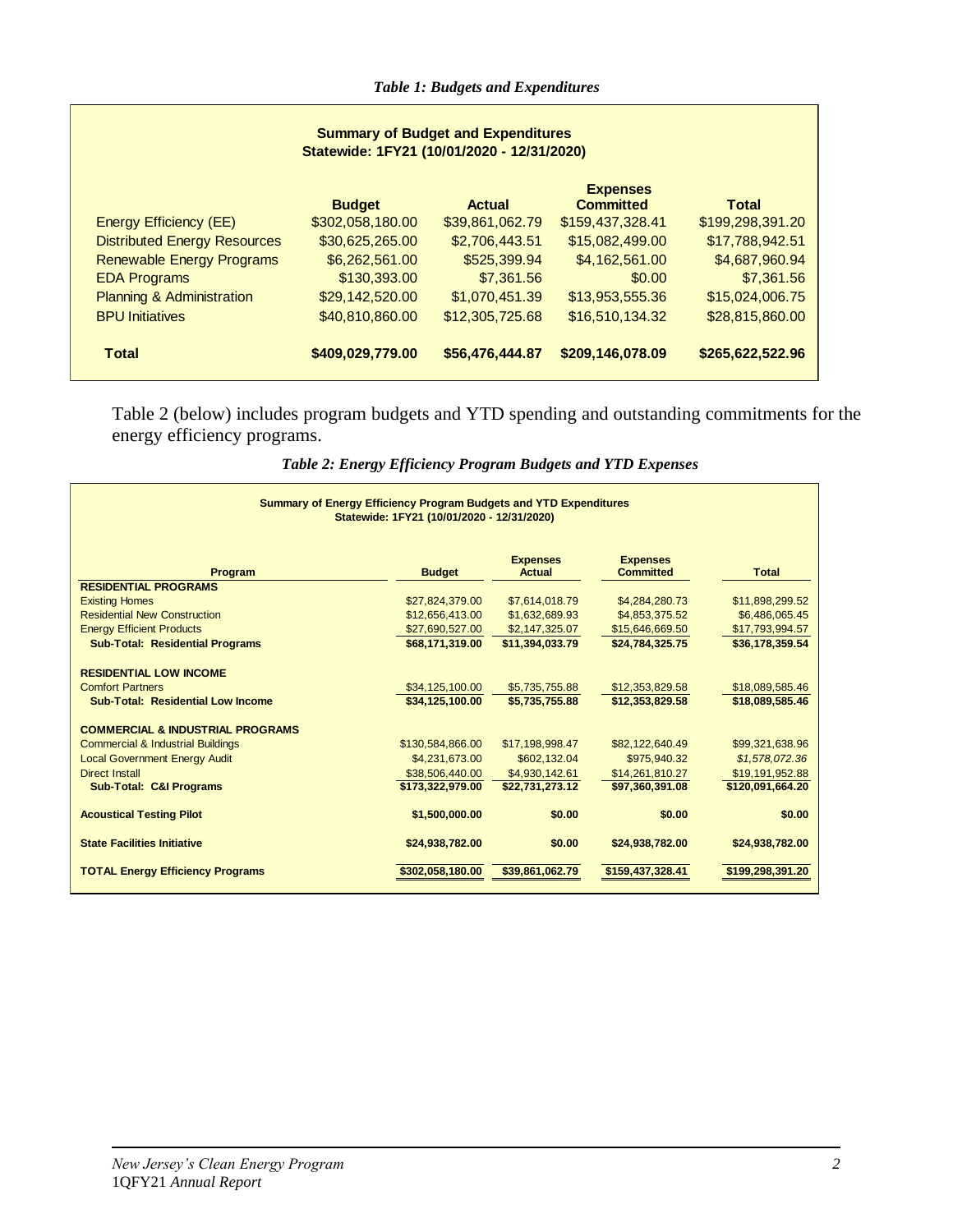Table 3 (below) includes program budgets, and YTD spending and outstanding commitments for the DER programs.

| Summary of Distributed Energy Resources Program Budgets and YTD Expenditures<br>Statewide: 1FY21 (10/01/2020 - 12/31/2020) |                 |                |                                     |                 |
|----------------------------------------------------------------------------------------------------------------------------|-----------------|----------------|-------------------------------------|-----------------|
| Program<br><b>DISTRIBUTED ENERGY RESOURCES</b>                                                                             | <b>Budget</b>   | Actual         | <b>Expenses</b><br><b>Committed</b> | <b>Total</b>    |
| CHP-Fuel Cell: Large and Small                                                                                             | \$19,625,265.00 | \$2,699,168.24 | \$13,582,499.00                     | \$16,281,667.24 |
| <b>Fuel Cell</b>                                                                                                           | \$5,000,000.00  | \$7,275,27     | \$1,500,000.00                      | \$1,507,275.27  |
| <b>Microgrids</b>                                                                                                          | \$6,000,000.00  | \$0.00         | \$0.00                              | \$0.00          |
| <b>TOTAL CHP-Fuel Cell Programs</b>                                                                                        | \$30,625,265.00 | \$2,706,443.51 | \$15,082,499.00                     | \$17,788,942.51 |

#### *Table 3: Distributed Energy Resources Budget and YTD Expenses*

Table 4 (below) includes program budgets and YTD spending and outstanding commitments for the renewable energy programs.

| <b>Summary of Renewable Program Budgets and YTD Expenditures</b>                                 | Statewide: 1FY21 (10/01/2020 - 12/31/2020) |              |                |                |
|--------------------------------------------------------------------------------------------------|--------------------------------------------|--------------|----------------|----------------|
| <b>Expenses</b><br><b>Committed</b><br><b>Budget</b><br><b>Total</b><br>Actual<br><b>Program</b> |                                            |              |                |                |
| <b>RENEWABLE PROGRAMS</b>                                                                        |                                            |              |                |                |
| <b>Offshore Wind</b>                                                                             | \$4,162,561.00                             | \$0.00       | \$4,162,561.00 | \$4,162,561.00 |
| Renewable Energy Incentive Program                                                               | \$2,100,000,00                             | \$525,399.94 | \$0.00         | \$525,399.94   |
| <b>TOTAL Renewable Energy Programs</b>                                                           | \$6,262,561.00                             | \$525,399.94 | \$4,162,561.00 | \$4,687,960.94 |

#### *Table 4: Renewable Energy Program Budgets and YTD Expenses*

#### Table 5 (below) includes program budgets and YTD spending for the EDA programs.

#### *Table 5: EDA Program Budgets and YTD Expenses*

| <b>Summary of EDA Program Budgets and YTD Expenditures</b><br>Statewide: 1FY21 (10/01/2020 - 12/31/2020) |               |            |                  |              |
|----------------------------------------------------------------------------------------------------------|---------------|------------|------------------|--------------|
|                                                                                                          |               |            | <b>Expenses</b>  |              |
| <b>Program</b>                                                                                           | <b>Budget</b> | Actual     | <b>Committed</b> | <b>Total</b> |
| <b>EDA PROGRAMS</b>                                                                                      |               |            |                  |              |
| <b>EDA Programs Admin</b>                                                                                | \$130,393,00  | \$7,361.56 | \$0.00           | \$7,361.56   |
| Edison Innovation Clean Energy Manufacturing Fund (CEMF)                                                 | \$0.00        | \$0.00     | \$0.00           | \$0.00       |
| <b>TOTAL EDA Programs</b>                                                                                | \$130,393,00  | \$7,361.56 | \$0.00           | \$7,361.56   |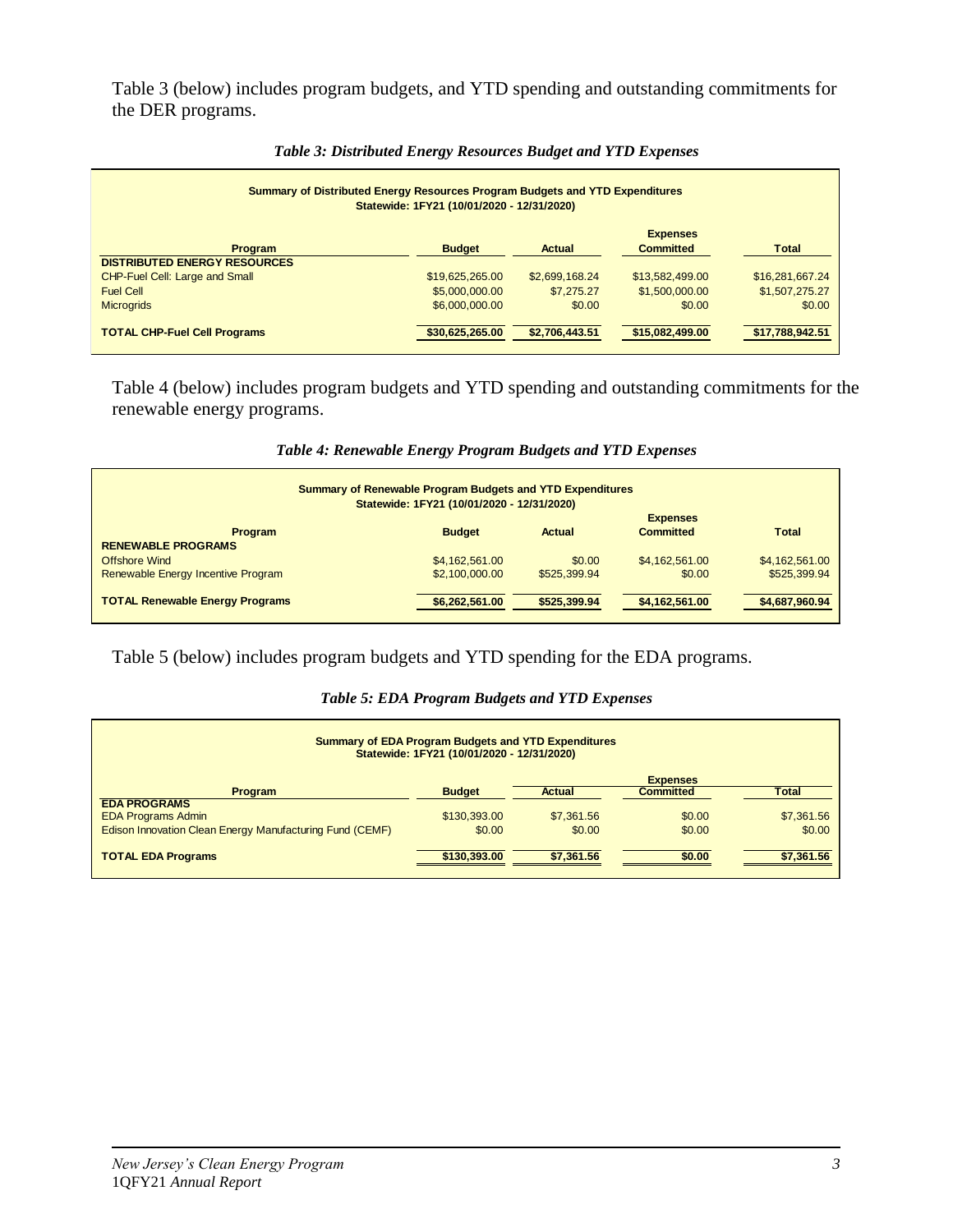The Division of Clean Energy strives to minimize administration costs, thereby maximizing the percentage of funding spent on direct incentives for the installation of energy efficiency and renewable energy measures. Table 6 (below) compares the DCE's expenditures with its approved budget for program administration.

|                                               | <b>Summary of NJCEP Planning &amp; Administration</b> |                |                              |                              |
|-----------------------------------------------|-------------------------------------------------------|----------------|------------------------------|------------------------------|
|                                               | Statewide: 1FY21 (10/01/2020 - 12/31/2020)            |                | <b>Expenses</b>              |                              |
| Program                                       | <b>Budget</b>                                         | <b>Actual</b>  | <b>Committed</b>             | Total                        |
| <b>Program Administration</b>                 |                                                       |                |                              |                              |
| <b>BPU Program Administration</b>             | \$3,555,000.00                                        | \$0.00         | \$0.00                       | \$0.00                       |
| <b>Sub-Total: BPU Program Administration</b>  | \$3,555,000.00                                        | \$0.00         | \$0.00                       | \$0.00                       |
| <b>MARKETING</b>                              |                                                       |                |                              |                              |
| <b>Marketing Contract</b>                     | \$7,568,006.00                                        | \$0.00         | \$7,568,006.00               | \$7,568,006.00               |
| <b>Sub-Total: Marketing</b>                   | \$7,568,006.00                                        | \$0.00         | \$7,568,006.00               | \$7,568,006.00               |
| <b>CEP Website</b>                            |                                                       |                |                              |                              |
| <b>CEP Website</b>                            | \$400,000.00                                          | \$0.00         | \$0.00                       | \$0.00                       |
| <b>Sub-Total: CEP Website</b>                 | \$400,000,00                                          | \$0.00         | \$0.00                       | \$0.00                       |
| <b>Program Evaluation/Analysis</b>            |                                                       |                |                              |                              |
| <b>Program Evaluation</b>                     | \$10.939.450.00                                       | \$0.00         | \$4,228,387.00               | \$4,228,387.00               |
| <b>Research and Analysis</b>                  | \$0.00                                                | \$0.00         | \$0.00                       | \$0.00                       |
| <b>Sub-Total: Program Evaluation/Analysis</b> | \$10,939,450.00                                       | \$0.00         | \$4,228,387.00               | \$4,228,387.00               |
| <b>OUTREACH AND EDUCATION</b>                 |                                                       |                |                              |                              |
| Sustainable Jersey                            | \$988.435.00                                          | \$0.00         |                              |                              |
| <b>NJIT CE Learning Center</b>                | \$1,029,083.00                                        | \$0.00         | \$988,435.00<br>\$713,727.36 | \$988,435.00<br>\$713,727.36 |
| Conference                                    | \$750,000.00                                          | \$0.00         | \$455,000.00                 | \$455,000.00                 |
| Outreach, Website, Other                      | \$3,800,000.00                                        | \$1,023,325.94 | \$0.00                       | \$1,023,325.94               |
| <b>Sub-Total: Outreach and Education</b>      | \$6,567,518.00                                        | \$1,023,325.94 | \$2,157,162.36               | \$3,180,488.30               |
|                                               |                                                       |                |                              |                              |
| <b>MEMBERSHIPS</b>                            |                                                       |                |                              |                              |
| <b>Memberships</b>                            | \$112,546.00                                          | \$47.125.45    | \$0.00                       | \$47.125.45                  |
| <b>Sub-Total: Memberships</b>                 | \$112,546,00                                          | \$47,125.45    | \$0.00                       | \$47,125.45                  |
| <b>TOTAL NJCEP Administration</b>             | \$29,142,520.00                                       | \$1,070,451.39 | \$13,953,555.36              | \$15,024,006.75              |

#### *Table 6: NJCEP Administration*

| <b>Summary of BPU Initiatives</b><br>Statewide: 1FY21 (10/01/2020 - 12/31/2020) |                 |                 |                                     |                 |  |
|---------------------------------------------------------------------------------|-----------------|-----------------|-------------------------------------|-----------------|--|
| <b>Program</b>                                                                  | <b>Budget</b>   | Actual          | <b>Expenses</b><br><b>Committed</b> | <b>Total</b>    |  |
| <b>Community Energy Grants</b>                                                  | \$560,000,00    | \$0.00          | \$65,000.00                         | \$65,000.00     |  |
| <b>Storage</b>                                                                  | \$7,000,000.00  | \$0.00          | \$0.00                              | \$0.00          |  |
| <b>Electric Vehicles</b>                                                        | \$23,000,860,00 | \$12,305,725.68 | \$10,695,134.32                     | \$23,000,860.00 |  |
| NJ Wind                                                                         | \$4,500,000,00  | \$0.00          | \$4,500,000,00                      | \$4,500,000.00  |  |
| R&D Energy Tech Hub                                                             | \$1,250,000.00  | \$0.00          | \$1,250,000,00                      | \$1,250,000.00  |  |
| <b>Workforce Development</b>                                                    | \$4,500,000.00  | \$0.00          | \$0.00                              | \$0.00          |  |
| <b>TOTAL BPU Initiatives</b>                                                    | \$40.810.860.00 | \$12,305,725.68 | \$16,510,134.32                     | \$28,815,860.00 |  |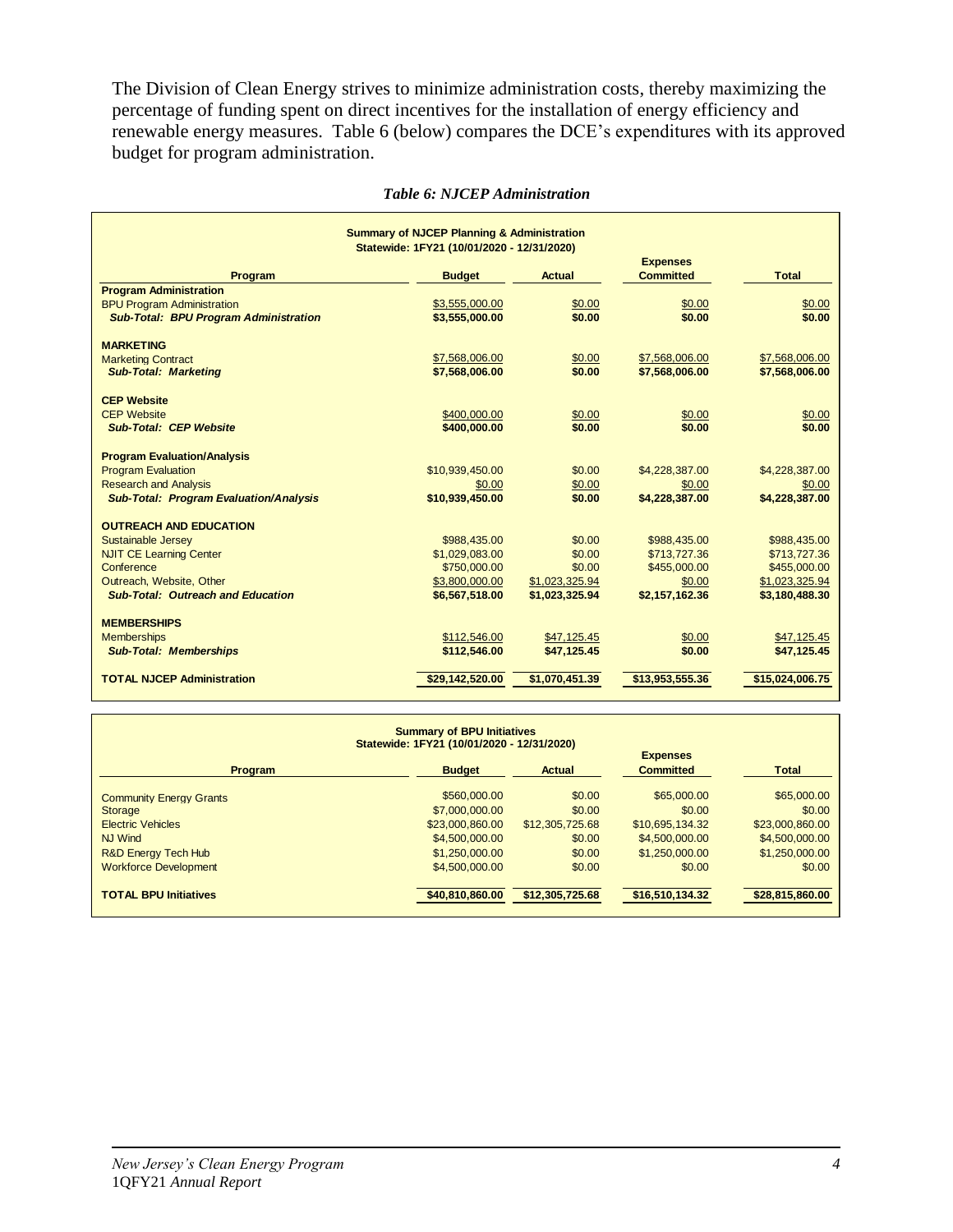In FY20, the BPU approved "enhanced incentives" for certain customers including: customers located in an Urban Enterprise Zone ("UEZ"); customers located in an Opportunity Zone ("OZ"); low to moderate income customers, including those living in "affordable housing"<sup>1</sup>; K-12 public schools; and municipal and county entities. Table 7 (below) includes data for customers eligible for an enhanced incentive.

|                                                       | <b>Total Number</b><br>of Projects<br>Paid | <b>Total Number</b><br>of Projects<br><b>Committed</b> | Base<br><b>Incentives Paid</b> | <b>Enhanced</b><br><b>Incentives Paid</b> | <b>Total</b><br><b>Incentives Paid</b> | Base<br><b>Incentives</b><br><b>Committed</b> | <b>Enhanced</b><br><b>Incentives</b><br><b>Committed</b> | <b>Total</b><br><b>Incentives</b><br><b>Committed</b> | Total Incentives Paid<br>& Committed |
|-------------------------------------------------------|--------------------------------------------|--------------------------------------------------------|--------------------------------|-------------------------------------------|----------------------------------------|-----------------------------------------------|----------------------------------------------------------|-------------------------------------------------------|--------------------------------------|
| <b>TOTAL Residential Programs</b>                     | 1096                                       | 97                                                     | \$1,765,389.64                 | \$828,700.00                              | \$2,594,089.64                         | \$309,500.70                                  | \$82,000.00                                              | \$391,500.70                                          | \$2,985,590.34                       |
| <b>TOTAL Commercial &amp; Industrial Buildings II</b> | 2180                                       | 1305                                                   | \$23,287,732.84                | \$16,497,583.47                           | \$39,785,316.31                        | \$24,150,500.44                               | \$17,294,075.80                                          | \$41,534,650,62                                       | \$81,319,966.93                      |
| <b>TOTAL NJCEP</b><br><b>(ENHANCED INCENTIVES)</b>    | 3276                                       | 1402                                                   | \$25.053.122.48                | \$17,326,283.47                           | \$42,379,405.95                        | \$24,460,001.14                               | \$17,376,075.80                                          | \$41,926,151,32                                       | \$84,305,557.27                      |





*Table 8: Expenditures by Expense Category*

As shown in Table 8 (above), 84.7% of 1QFY21 program expenditures were for rebates, grants, and other incentives. This includes rebates and other direct incentives paid to participating customers, along with the cost of any measures installed in customer homes, and any payments made pursuant to any NJCEP grant.

 $<sup>1</sup>$  Affordable Housing is defined as any housing that an official document identifies as participating in a federal, state, or</sup> local affordable housing program, including, by way of example only, the New Jersey Department of Community Affairs listing of Affordable Housing available here,

[https://www.state.nj.us/dca/divisions/codes/publications/developments.html,](https://www.state.nj.us/dca/divisions/codes/publications/developments.html) as well as official documents showing identification by the documents regarding New Jersey Housing and Mortgage Finance Agency, United States Low Income Housing Tax Credit ("LIHTC"), and United States Housing and Urban Development ("HUD").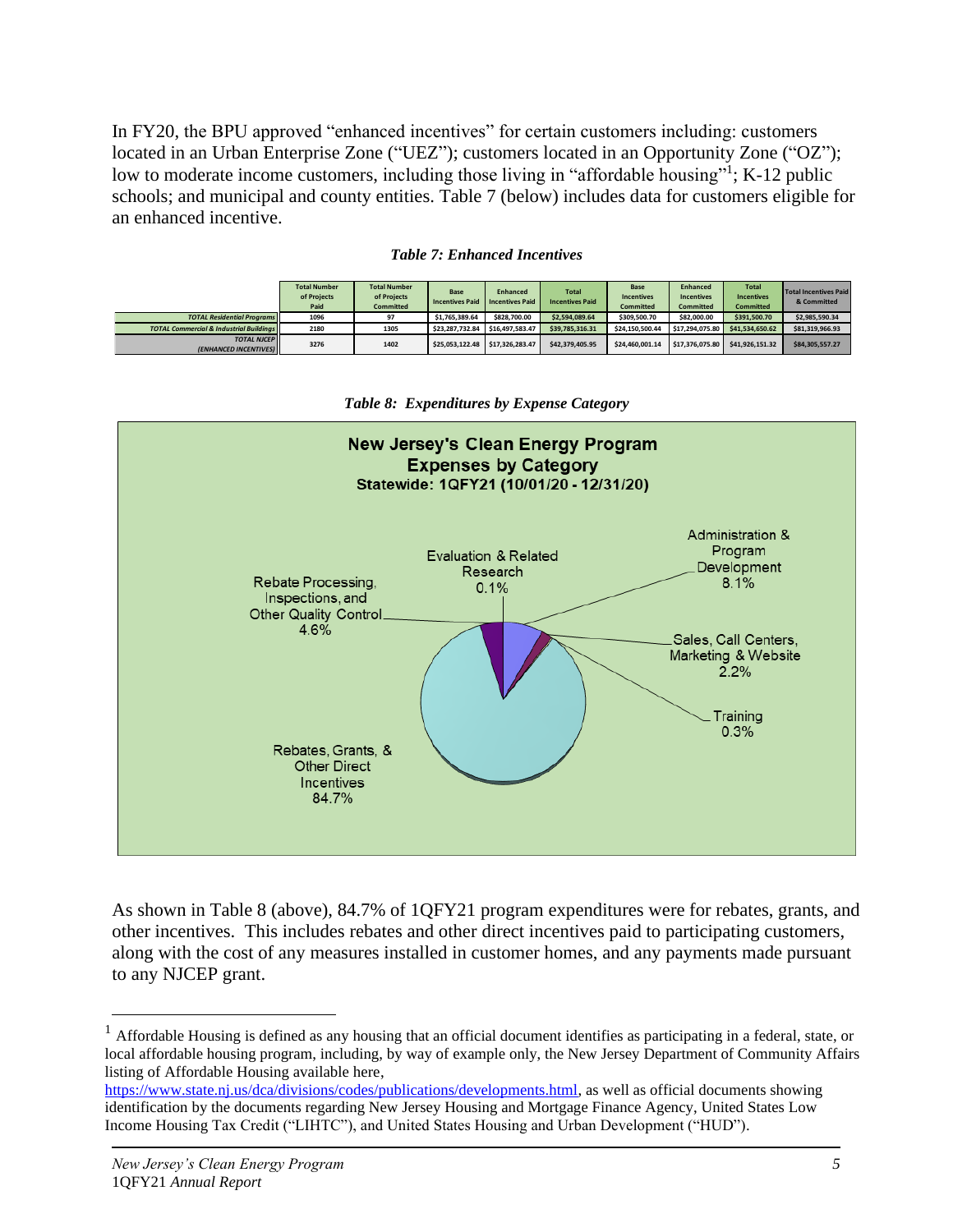The worksheets provided in Section III include detailed energy savings data, CHP-Fuel Cell generation data, and renewable energy generation data by program. The annual and lifetime savings/generation data are for measures installed from October 1, 2020 through December 31, 2020. Savings include reductions in electric energy and natural gas usage, as well as reductions in electric capacity requirements. CHP-Fuel Cell and renewable energy generation include both electric generation and capacity.

Annual savings/generation is equal to the annual savings/generation of any measure installed from October 1, 2020 through December 31, 2020. The lifetime savings/generation is the expected savings/generation over the expected life of these measures. Measure lives range from 15 years for certain lighting, such as LEDs, to 25 years for renewable energy systems and new home measures.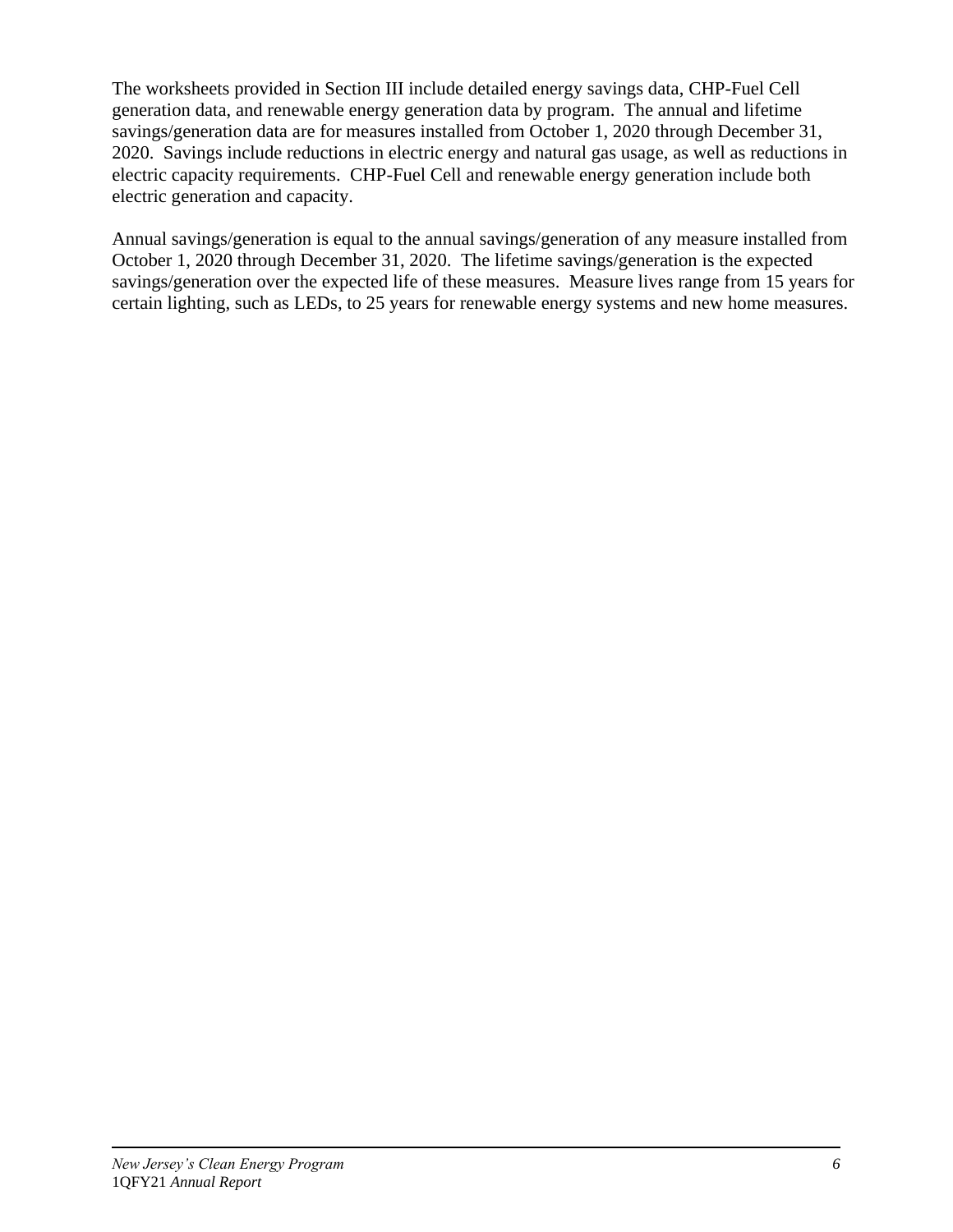Table 9 (below) summarizes annual and lifetime energy savings, CHP-Fuel Cell generation, and renewable energy generation from measures installed from October 1, 2020 through December 31, 2020.

|  |  | Table 9: Energy Savings/Energy Capacity and Generation |  |  |
|--|--|--------------------------------------------------------|--|--|
|--|--|--------------------------------------------------------|--|--|

|                                              | <b>Summary of Energy Savings/Energy Capacity and Generation</b><br>Statewide: 1FY21 (10/01/2020 - 12/31/2020) |                  |              |
|----------------------------------------------|---------------------------------------------------------------------------------------------------------------|------------------|--------------|
|                                              | <b>Actual</b>                                                                                                 | <b>Committed</b> | <b>Total</b> |
| <b>Demand</b><br><b>kW Reduced</b>           |                                                                                                               |                  |              |
| <b>Energy Efficiency</b>                     | 17,561                                                                                                        | 57,042           | 74,603       |
| CHP - Fuel Cell                              | 91                                                                                                            | 5,737            | 5,829        |
| kW Installed (Capacity)                      |                                                                                                               |                  |              |
| <b>Renewable Energy</b>                      | 72,608                                                                                                        | <b>NA</b>        | 72,608       |
| <b>CHP-Fuel Cell</b>                         | 3,586                                                                                                         | 17,528           | 21,114       |
| <b>Annual</b>                                |                                                                                                               |                  |              |
| <b>MWh Saved</b><br><b>Energy Efficiency</b> | 98,038                                                                                                        | 306,619          | 404,657      |
| <b>CHP-Fuel Cell</b>                         | 250                                                                                                           | 22,314           | 22,564       |
|                                              |                                                                                                               |                  |              |
| <b>MMBtu Saved</b>                           |                                                                                                               |                  |              |
| <b>Energy Efficiency</b>                     | 445,527                                                                                                       | 565,659          | 1,011,186    |
| <b>CHP-Fuel Cell</b>                         | 76,762                                                                                                        | 311,571          | 388,332      |
| <b>MWh Generated</b>                         |                                                                                                               |                  |              |
| <b>Renewable Energy</b>                      | 87,130                                                                                                        | <b>NA</b>        | 87,130       |
| <b>CHP-Fuel Cell</b>                         | 26,889                                                                                                        | 127,353          | 154,241      |
| <b>Lifetime</b>                              |                                                                                                               |                  |              |
| <b>Energy Efficiency</b>                     | 1,666,398                                                                                                     | 4,595,994        | 6,262,392    |
| <b>CHP-Fuel Cell</b>                         | 3,743                                                                                                         | 436,461          | 440,204      |
| <b>MMBtu Saved</b>                           |                                                                                                               |                  |              |
| <b>Energy Efficiency</b>                     | 8,623,847                                                                                                     | 8,788,295        | 17,412,143   |
| <b>CHP-Fuel Cell</b>                         | 1,505,995                                                                                                     | 6,006,055        | 7,512,051    |
| <b>MWh Generated</b>                         |                                                                                                               |                  |              |
| <b>Renewable Energy</b>                      | 2,178,251                                                                                                     | <b>NA</b>        | 2,178,251    |
| <b>CHP-Fuel Cell</b>                         | 531,670                                                                                                       | 2,444,226        | 2,975,896    |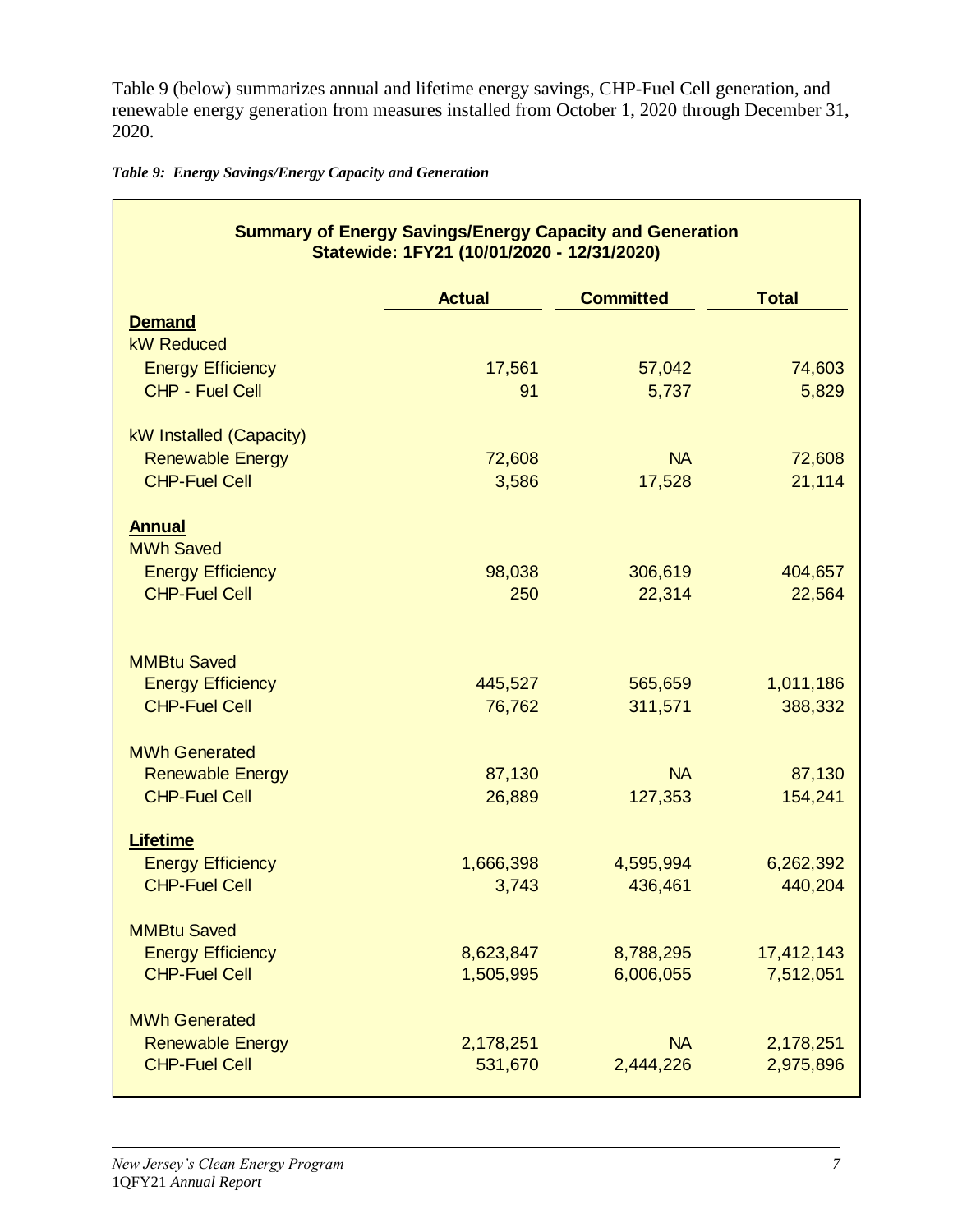Reducing electric and natural gas usage and generating electricity using renewable sources of electricity reduces the greenhouse gases that would have been emitted if the saved electricity or natural gas was otherwise used or if the electricity was generated on the electric grid. CHP-Fuel Cell projects also reduce greenhouse gas emissions, since they tend to use cleaner technologies that produce fewer emissions than if the electricity was generated by the grid. Table 10 (below) summarizes the emission reductions that result from the installation of program measures.

| <b>Summary of Annual Emissions Reductions</b><br>Statewide: 1FY21 (10/01/2020 - 12/31/2020)                             |                               |  |  |  |
|-------------------------------------------------------------------------------------------------------------------------|-------------------------------|--|--|--|
| CO <sub>2</sub> (Metric Tons)                                                                                           | <b>All</b><br><b>Programs</b> |  |  |  |
| <b>Energy Efficiency</b>                                                                                                | 81,269                        |  |  |  |
| <b>CHP-Fuel Cell</b>                                                                                                    | 7,601                         |  |  |  |
| <b>Renewable Energy</b>                                                                                                 | 51,169<br>140,039             |  |  |  |
| <b>NOX (Metric Tons)</b><br><b>Energy Efficiency</b><br><b>CHP-Fuel Cell</b><br><b>Renewable Energy</b><br><b>Total</b> | 56<br>$-5.29$<br>33<br>83     |  |  |  |
| <b>SO2 (Metric Tons)</b><br><b>Energy Efficiency</b><br><b>CHP-Fuel Cell</b><br><b>Renewable Energy</b><br><b>Total</b> | 30<br>2.19<br>27<br>59        |  |  |  |
| <u>Hg (Grams)</u><br><b>Energy Efficiency</b><br><b>CHP - Fuel Cell</b><br><b>Renewable Energy</b><br><b>Total</b>      | 108<br>0.27<br>96<br>204      |  |  |  |

*Table 10: Annual Emissions Reductions*

Additional information about New Jersey's Clean Energy Program can be found at [www.njcleanenergy.com.](http://www.njcleanenergy.com/)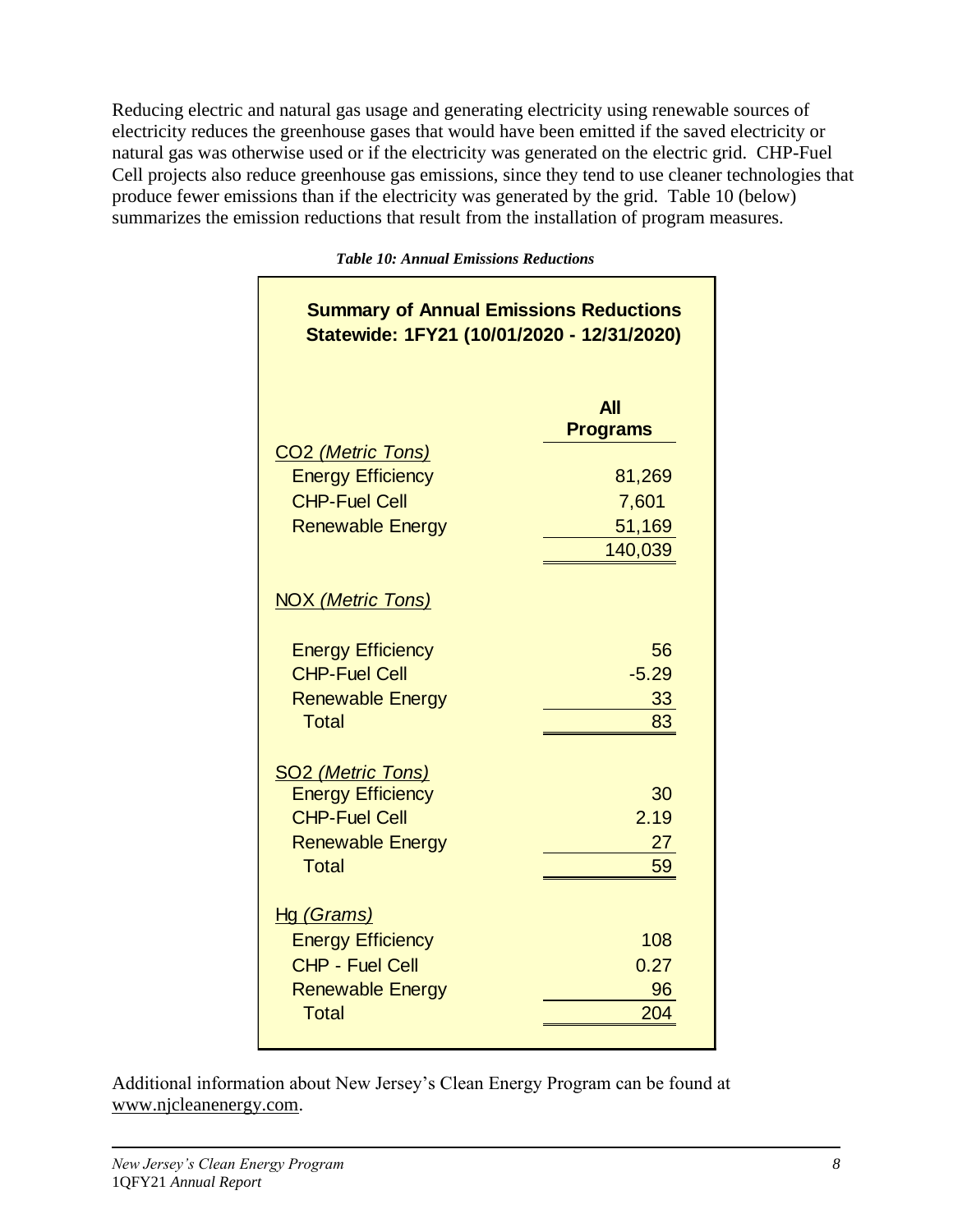### **II. Introduction**

This document reports the results of the New Jersey's Clean Energy Program for FY21. With its 2001 Comprehensive Resource Analysis ("CRA") Order, the Board required the implementation of new energy efficiency programs to replace existing demand side management ("DSM") programs and the development of programs to foster new clean energy resources, such as those provided by renewable energy sources. Starting in 2007 and through 2015, the programs were managed by the DCE primarily through contracts with Honeywell Utility Solutions ("Honeywell") and TRC. Starting in 2016, the programs were managed by the DCE through the NJCEP Program Administrator contract awarded to TRC and members of its implementation team, including CLEAResult.

Included in this report are financial, tracking metric, energy savings, and emissions reduction data for the energy efficiency and renewable energy programs managed by the TRC team, as well as New Jersey's six investor-owned electric and natural gas utilities, which continue to manage the Comfort Partners low-income program, i.e., Atlantic City Electric Company ("ACE"), Jersey Central Power & Light Co. ("JCP&L"), New Jersey Natural Gas Co. ("NJNG"), Elizabethtown Gas Co. ("E-Town"), Public Service Electric & Gas Co. ("PSE&G"), and South Jersey Gas Co. ("SJG"), by the NJ Economic Development Authority, and by the DCE.

This report presents program results for the period from October 1, 2020 through December 31, 2020, also referred to as 1QFY21. The data worksheets included in Section III have been formatted to reflect the Board's actions in adding, deleting, or modifying the lineup of programs offered through that time. Program financial results for the period are measured against those budgets.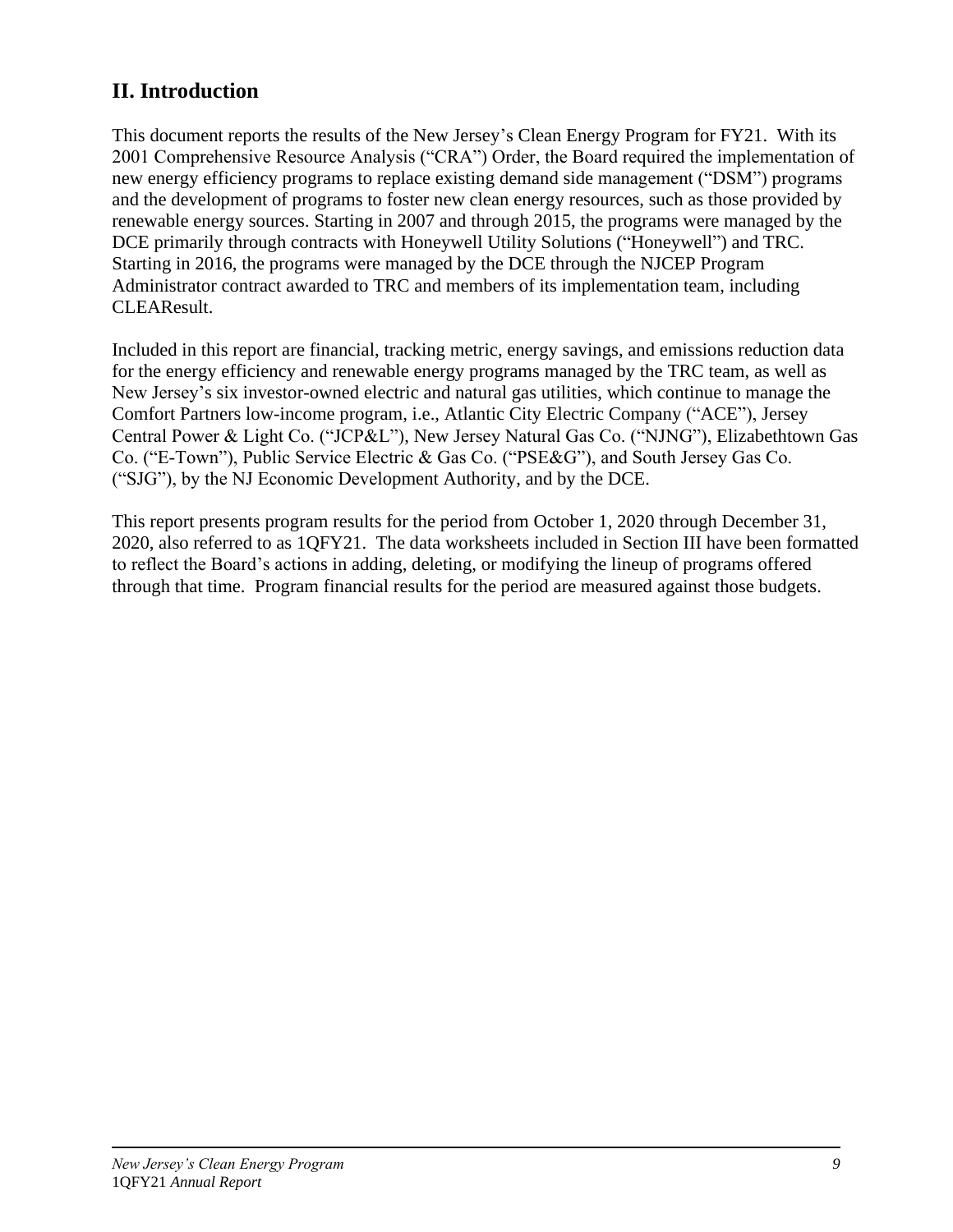The Board approved the following FY21 Clean Energy Programs:

#### **RESIDENTIAL ENERGY EFFICIENCY PROGRAMS**

Existing Homes Residential New Construction Energy Efficient Products

**RESIDENTIAL LOW-INCOME PROGRAM**

Comfort Partners

#### **COMMERCIAL AND INDUSTRIAL (C&I) ENERGY EFFICIENCY PROGRAMS**

Commercial & Industrial Buildings Direct Install Local Government Energy Audit State Facilities Initiative

#### **RENEWABLE ENERGY PROGRAMS**

Offshore Wind Community Solar Renewable Energy Incentive Program ("REIP")

#### **DISTRIBUTED ENERGY RESOURCES**

Combined Heat and Power Renewable Energy Storage Fuel Cell **Microgrids** 

#### **EDA PROGRAMS**

Edison Innovation Clean Energy Manufacturing Fund ("CEMF")

#### **PLANNING & ADMINISTRATION**

BPU Program Administration (includes staff salaries) Marketing – Program Evaluation & Analysis Outreach & Education Sponsorships

#### **BPU INITIATIVES**

Community Grants Storage Electric Vehicles NJ Wind R&D Energy Tech Hub Workforce Development Curriculum

Following are detailed reporting data worksheets that support the expense and metric tracking results.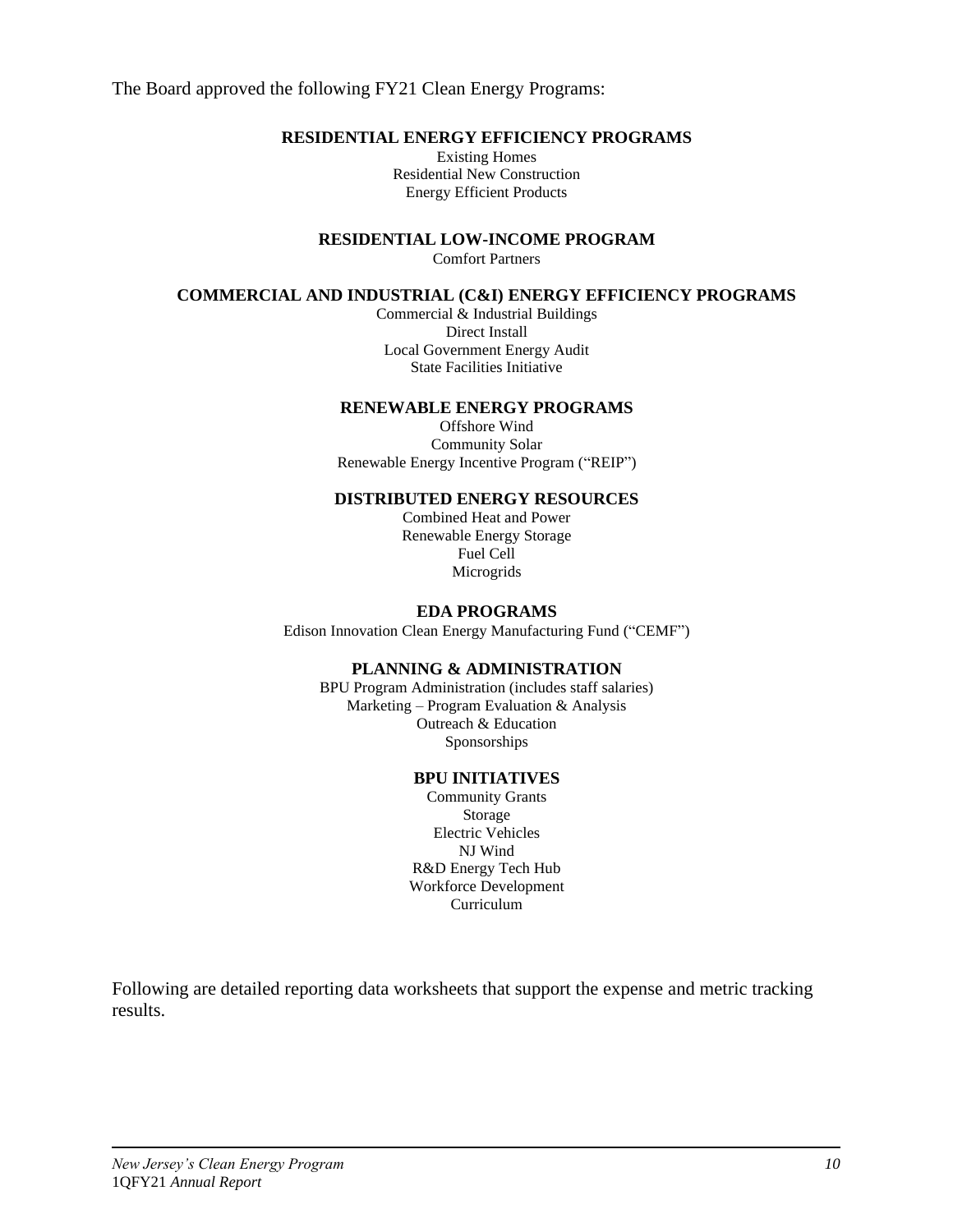## **Section III**

## **1QFY21 Reporting Data Worksheets**

The following tables provide cumulative information regarding various aspects of New Jersey's Clean Energy Program for the first Quarter of FY21, i.e., from October 1, 2020 through December 31, 2020. This data has been compiled by the NJCEP's current Program Administrator, TRC, using the NJCEP's Information Management System ("IMS"), a custom data tracking application administered and maintained by TRC.

Reported data includes: (1) expenses and commitments compared to approved budgets, (2) expenses by cost category, (3) electric savings, generation, and gas and other fuel savings compared to goals, (4) electric savings, generation, and gas and other fuel saving quantities, (5) calculated emissions reductions, and (6) metrics. All data is associated with NJCEP activity during the reporting period.

| Statewide Summary - New Jerseys Clean Energy Program<br>Reporting Period: 10/01/2020 thru 12/31/2020<br>Program | <b>Total Actual</b><br><b>NJCEP</b><br><b>Expenditures</b> | <b>Administration</b><br>& Program<br><b>Development</b> | Sales, Call<br>Centers,<br><b>Marketing and</b><br>Website | <b>Training</b> | Rebates.Grants.<br><b>Incentives</b> | Rebate<br>Processing.<br>and Other Direct Inspections, and<br><b>Other Quality</b><br><b>Control</b> | <b>Evaluation and</b><br><b>Related</b><br>Research |
|-----------------------------------------------------------------------------------------------------------------|------------------------------------------------------------|----------------------------------------------------------|------------------------------------------------------------|-----------------|--------------------------------------|------------------------------------------------------------------------------------------------------|-----------------------------------------------------|
| <b>Energy Efficiency Programs</b>                                                                               | \$39,861,062.79                                            | \$3,808,608.85                                           | \$215.696.07                                               | \$175,472.39    | \$33,299,376.68                      | \$2,323,171.80                                                                                       | \$38,737.00                                         |
| Distributed Energy Resources                                                                                    | \$2,706,443.51                                             | \$163,601.67                                             | \$10,876.74                                                | \$0.00          | \$2,503,832.44                       | \$28,132.66                                                                                          | \$0.00                                              |
| Renewable Energy Programs                                                                                       | \$525,399.94                                               | \$257,851.38                                             | \$10,876.74                                                | \$0.00          | \$0.00                               | \$256,671.82                                                                                         | \$0.00                                              |
| <b>EDA Programs</b>                                                                                             | \$7.361.56                                                 | \$7,361.56                                               | \$0.00                                                     | \$0.00          | \$0.00                               | \$0.00                                                                                               | \$0.00                                              |
| Planning and Administration                                                                                     | \$1,070,451.39                                             | \$0.00                                                   | \$1,023,325.94                                             | \$0.00          | \$47.125.45                          | \$0.00                                                                                               | \$0.00                                              |
| <b>BPU Initiatives</b>                                                                                          | \$12,305,725.68                                            | \$314,100.68                                             | \$0.00                                                     | \$0.00          | \$11,991,625.00                      | \$0.00                                                                                               | \$0.00                                              |
| <b>TOTAL</b>                                                                                                    | \$56.476.444.87                                            | \$4,551,524.14                                           | \$1,260,775.49                                             | \$175.472.39    | \$47,841,959.57                      | \$2,607,976.28                                                                                       | \$38,737.00                                         |
| <b>Percent of Total</b>                                                                                         | 100.00%                                                    | 8.06%                                                    | 2.23%                                                      | 0.31%           | 84.71%                               | 4.62%                                                                                                | 0.07%                                               |

#### **New Jerseys Clean Energy Program** *Detailed Expense Data for Reporting Year*

| <b>Statewide Summary - Energy Efficiency Programs</b><br>Reporting Period: 10/01/2020 thru 12/31/2020<br>Program | <b>Total Actual</b><br><b>NJCEP</b><br><b>Expenditures</b> | <b>Administration</b><br>& Program<br><b>Development</b> | Sales, Call<br>Centers,<br><b>Marketing and</b><br><b>Website</b> | <b>Training</b> | Rebates, Grants,<br>and Other Direct<br><b>Incentives</b> | <b>Rebate</b><br>Processing,<br>Inspections, and<br><b>Other Quality</b><br>Control | <b>Evaluation and</b><br><b>Related</b><br><b>Research</b> |
|------------------------------------------------------------------------------------------------------------------|------------------------------------------------------------|----------------------------------------------------------|-------------------------------------------------------------------|-----------------|-----------------------------------------------------------|-------------------------------------------------------------------------------------|------------------------------------------------------------|
| <b>Residential Energy Efficiency Programs</b>                                                                    |                                                            |                                                          |                                                                   |                 |                                                           |                                                                                     |                                                            |
| <b>Existing Homes</b>                                                                                            | \$7,614,018.79                                             | \$726,619.56                                             | \$21,753.45                                                       | \$99,000.00     | \$6,189,387.01                                            | \$577,258.77                                                                        | \$0.00                                                     |
| Residential HVAC - Electric & Gas                                                                                | \$2,775,835.55                                             | \$383,738.28                                             | \$10,876.71                                                       | \$63,000.00     | \$2,167,441.34                                            | \$150,779.22                                                                        | \$0.00                                                     |
| Home Performance with Energy Star                                                                                | \$4,838,183.24                                             | \$342,881.28                                             | \$10,876.74                                                       | \$36,000.00     | \$4,021,945.67                                            | \$426,479.55                                                                        | \$0.00                                                     |
| <b>Residential New Construction</b>                                                                              | \$1,632,689.93                                             | \$392,393.94                                             | \$10,876.71                                                       | \$0.00          | \$1,078,867.66                                            | \$150,551.62                                                                        | \$0.00                                                     |
| <b>Energy Efficient Products</b>                                                                                 | \$2,147,325.07                                             | \$252,483.03                                             | \$10,876.74                                                       | \$0.00          | \$1,204,078.20                                            | \$679,887.10                                                                        | \$0.00                                                     |
| <b>Sub-Total: Residential Energy Efficiency Programs</b>                                                         | \$11,394,033.79                                            | \$1,371,496.53                                           | \$43,506.90                                                       | \$99,000.00     | \$8,472,332.87                                            | \$1,407,697.49                                                                      | \$0.00                                                     |
| <b>Residential Low Income</b>                                                                                    |                                                            |                                                          |                                                                   |                 |                                                           |                                                                                     |                                                            |
| <b>Comfort Partners</b>                                                                                          | \$5,735,755.88                                             | \$542,080.60                                             | \$85,175.31                                                       | \$76,472.39     | \$4,817,061.79                                            | \$176,228.79                                                                        | \$38,737.00                                                |
| <b>Sub-Total: Residential Low Income</b>                                                                         | \$5,735,755.88                                             | \$542,080.60                                             | \$85,175.31                                                       | \$76,472.39     | \$4,817,061.79                                            | \$176,228.79                                                                        | \$38,737.00                                                |
| C & I Energy Efficiency Programs                                                                                 |                                                            |                                                          |                                                                   |                 |                                                           |                                                                                     |                                                            |
| <b>C&amp;I Buildings</b>                                                                                         | \$17,198,998.47                                            | \$1,422,120.05                                           | \$65,260.38                                                       | \$0.00          | \$15,057,677.28                                           | \$653,940.76                                                                        | \$0.00                                                     |
| C&I New Construction                                                                                             | \$417.886.58                                               | \$235,890.57                                             | \$10,876.74                                                       | \$0.00          | \$154.463.98                                              | \$16,655.29                                                                         | \$0.00                                                     |
| C&I Retrofit                                                                                                     | \$11,309,619.26                                            | \$388,859.79                                             | \$10,876.71                                                       | \$0.00          | \$10,429,848.85                                           | \$480,033.91                                                                        | \$0.00                                                     |
| Pay-for-Performance New Construction                                                                             | \$1,183,996.07                                             | \$241,590.19                                             | \$10,876.74                                                       | \$0.00          | \$912,244.10                                              | \$19,285.04                                                                         | \$0.00                                                     |
| Pay-for-Performance                                                                                              | \$1.276.393.32                                             | \$278,448.69                                             | \$10,876.74                                                       | \$0.00          | \$887.648.69                                              | \$99.419.20                                                                         | \$0.00                                                     |
| Custom C&I Pilot                                                                                                 | \$274,956.86                                               | \$30,601.24                                              | \$10,876.71                                                       | \$0.00          | \$220,511.33                                              | \$12,967.58                                                                         | \$0.00                                                     |
| Large Energy Users Program                                                                                       | \$2,736,146.38                                             | \$246,729.57                                             | \$10,876.74                                                       | \$0.00          | \$2,452,960.33                                            | \$25,579.74                                                                         | \$0.00                                                     |
| Local Government Energy Audit                                                                                    | \$602.132.04                                               | \$226.524.42                                             | \$10,876.74                                                       | \$0.00          | \$315,901.74                                              | \$48.829.14                                                                         | \$0.00                                                     |
| Direct Install                                                                                                   | \$4,930,142.61                                             | \$246,387.25                                             | \$10,876.74                                                       | \$0.00          | \$4,636,403.00                                            | \$36,475.62                                                                         | \$0.00                                                     |
| <b>Sub-Total: C &amp; I Energy Efficiency Programs</b>                                                           | \$22,731,273.12                                            | \$1,895,031.72                                           | \$87,013.86                                                       | \$0.00          | \$20,009,982.02                                           | \$739,245.52                                                                        | \$0.00                                                     |
| <b>State Facilities Initiative</b>                                                                               |                                                            |                                                          |                                                                   |                 |                                                           |                                                                                     |                                                            |
| State Facilities Initiative                                                                                      | \$0.00                                                     | \$0.00                                                   | \$0.00                                                            | \$0.00          | \$0.00                                                    | \$0.00                                                                              | \$0.00                                                     |
| <b>Sub-Total: State Facilities Initiative</b>                                                                    | \$0.00                                                     | \$0.00                                                   | \$0.00                                                            | \$0.00          | \$0.00                                                    | \$0.00                                                                              | \$0.00                                                     |
| <b>Acoustical Testing Pilot</b>                                                                                  |                                                            |                                                          |                                                                   |                 |                                                           |                                                                                     |                                                            |
| <b>Acoustical Testing Pilot</b>                                                                                  | \$0.00                                                     | \$0.00                                                   | \$0.00                                                            | \$0.00          | \$0.00                                                    | \$0.00                                                                              | \$0.00                                                     |
| <b>Sub-Total: Acoustical Testing Pilot</b>                                                                       | \$0.00                                                     | \$0.00                                                   | \$0.00                                                            | \$0.00          | \$0.00                                                    | \$0.00                                                                              | \$0.00                                                     |
| <b>TOTAL</b>                                                                                                     | \$39,861,062.79                                            | \$3,808,608.85                                           | \$215,696.07                                                      | \$175,472.39    | \$33,299,376.68                                           | \$2,323,171.80                                                                      | \$38,737.00                                                |
| <b>Percent of Total</b>                                                                                          | 100.00%                                                    | 9.55%                                                    | 0.54%                                                             | 0.44%           | 83.54%                                                    | 5.83%                                                                               | 0.10%                                                      |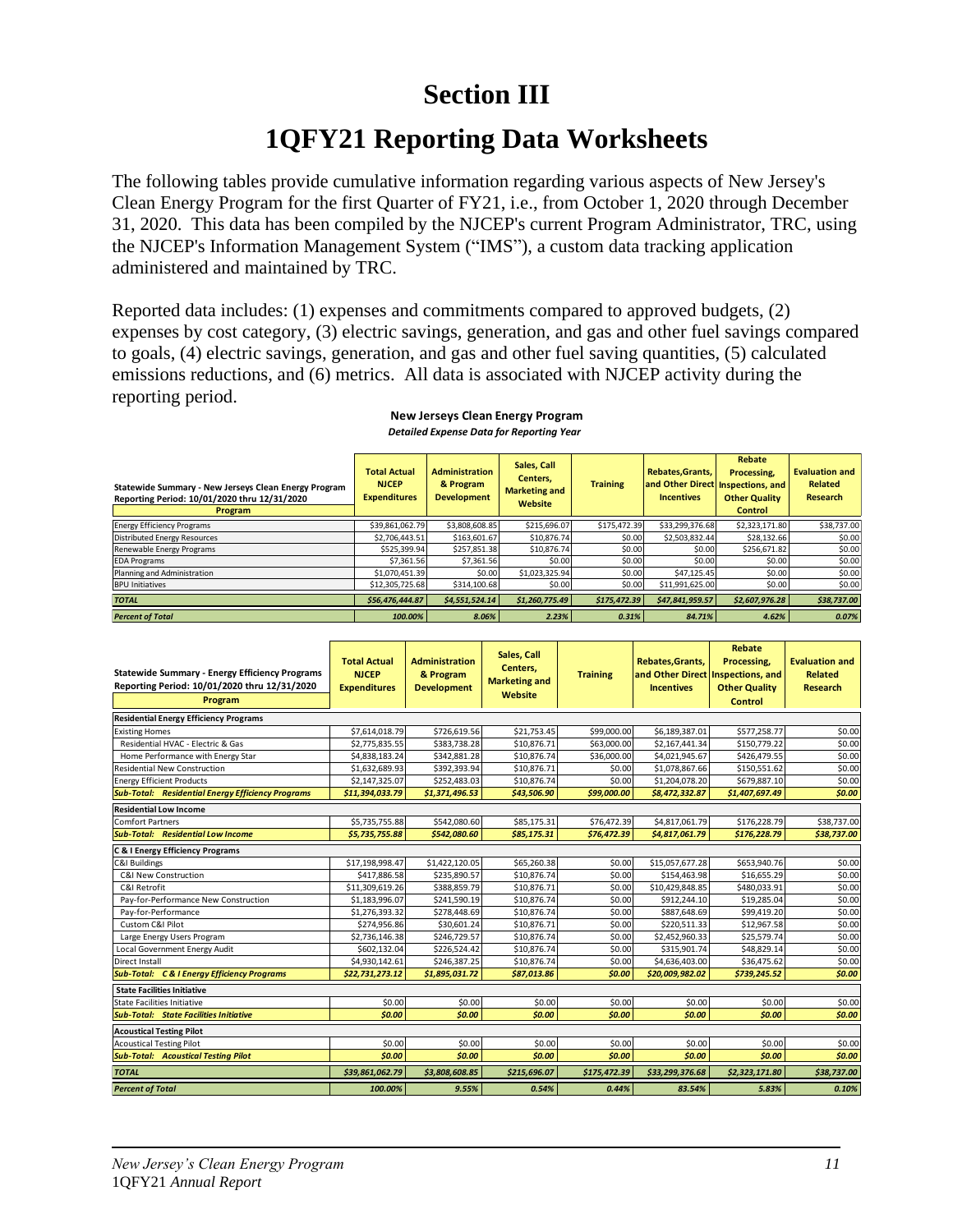| <b>Statewide Summary - Distributed Energy Resources</b><br>Reporting Period: 10/01/2020 thru 12/31/2020<br>Program | <b>Total Actual</b><br><b>NJCEP</b><br><b>Expenditures</b> | <b>Administration</b><br>& Program<br><b>Development</b> | Sales, Call<br>Centers.<br><b>Marketing and</b><br>Website | <b>Training</b> | Rebates, Grants,<br><b>Incentives</b> | Rebate<br>Processing.<br>and Other Direct Inspections, and<br><b>Other Quality</b><br><b>Control</b> | <b>Evaluation and</b><br>Related<br><b>Research</b> |
|--------------------------------------------------------------------------------------------------------------------|------------------------------------------------------------|----------------------------------------------------------|------------------------------------------------------------|-----------------|---------------------------------------|------------------------------------------------------------------------------------------------------|-----------------------------------------------------|
| <b>Distributed Energy Resources</b>                                                                                |                                                            |                                                          |                                                            |                 |                                       |                                                                                                      |                                                     |
| <b>CHP</b>                                                                                                         | \$2,699,168.24                                             | \$163,601.67                                             | \$10,876.74                                                | \$0.00          | \$2,503,832.44                        | \$20,857.39                                                                                          | \$0.00                                              |
| <b>Fuel Cell</b>                                                                                                   | \$7.275.27                                                 | \$0.00                                                   | \$0.00                                                     | \$0.00          | \$0.00                                | \$7,275.27                                                                                           | \$0.00                                              |
| Microgrids                                                                                                         | \$0.00                                                     | \$0.00                                                   | \$0.00                                                     | \$0.00          | \$0.00                                | \$0.00                                                                                               | \$0.00                                              |
| <b>TOTAL</b>                                                                                                       | \$2,706,443.51                                             | \$163,601.67                                             | \$10,876.74                                                | \$0.00          | \$2,503,832.44                        | \$28,132.66                                                                                          | \$0.00                                              |
| <b>Percent of Total</b>                                                                                            | 100.00%                                                    | 6.04%                                                    | 0.40%                                                      | 0.00%           | 92.51%                                | 1.04%                                                                                                | 0.00%                                               |

| Statewide Summary - Renewable Energy Programs<br>Reporting Period: 10/01/2020 thru 12/31/2020<br>Program | <b>Total Actual</b><br><b>NJCEP</b><br><b>Expenditures</b> | <b>Administration</b><br>& Program<br><b>Development</b> | Sales, Call<br>Centers,<br><b>Marketing and</b><br>Website | <b>Training</b> | Rebates.Grants.<br><b>Incentives</b> | Rebate<br>Processing.<br>and Other Direct Inspections, and<br><b>Other Quality</b><br><b>Control</b> | <b>Evaluation and</b><br><b>Related</b><br><b>Research</b> |
|----------------------------------------------------------------------------------------------------------|------------------------------------------------------------|----------------------------------------------------------|------------------------------------------------------------|-----------------|--------------------------------------|------------------------------------------------------------------------------------------------------|------------------------------------------------------------|
| <b>Renewable Energy Programs</b>                                                                         |                                                            |                                                          |                                                            |                 |                                      |                                                                                                      |                                                            |
| <b>Offshore Wind</b>                                                                                     | \$0.00                                                     | \$0.00                                                   | \$0.00                                                     | \$0.00          | \$0.00                               | \$0.00                                                                                               | \$0.00                                                     |
| Solar Programs                                                                                           | \$525,399.94                                               | \$257,851.38                                             | \$10,876.74                                                | \$0.00          | \$0.00                               | \$256,671.82                                                                                         | \$0.00                                                     |
| <b>TOTAL</b>                                                                                             | \$525.399.94                                               | \$257,851.38                                             | \$10,876.74                                                | \$0.00          | \$0.00                               | \$256,671.82                                                                                         | \$0.00                                                     |
| <b>Percent of Total</b>                                                                                  | 100.00%                                                    | 49.08%                                                   | 2.07%                                                      | $0.00\%$        | 0.00%                                | 48.85%                                                                                               | 0.00%                                                      |

| <b>Statewide Summary - EDA Programs</b><br>Reporting Period: 10/01/2020 thru 12/31/2020<br>Program | <b>Total Actual</b><br><b>NJCEP</b><br><b>Expenditures</b> | Sales, Call<br><b>Administration</b><br>Centers.<br>& Program<br><b>Marketing and</b><br><b>Development</b><br>Website |          | <b>Training</b> | Rebates.Grants.<br>and Other Direct Inspections, and<br><b>Incentives</b> | Rebate<br>Processing,<br><b>Other Quality</b><br><b>Control</b> | <b>Evaluation and</b><br><b>Related</b><br><b>Research</b> |
|----------------------------------------------------------------------------------------------------|------------------------------------------------------------|------------------------------------------------------------------------------------------------------------------------|----------|-----------------|---------------------------------------------------------------------------|-----------------------------------------------------------------|------------------------------------------------------------|
| <b>EDA Programs</b>                                                                                |                                                            |                                                                                                                        |          |                 |                                                                           |                                                                 |                                                            |
| <b>EDA Programs Admin</b>                                                                          | \$7.361.56                                                 | \$7,361.56                                                                                                             | \$0.00   | \$0.00          | \$0.00                                                                    | \$0.00                                                          | \$0.00                                                     |
| Edison Innovation Clean Energy Manufacturing Fund (CEMF)                                           | \$0.00                                                     | \$0.00                                                                                                                 | \$0.00   | \$0.00          | \$0.00                                                                    | \$0.00                                                          | \$0.00                                                     |
| <b>TOTAL</b>                                                                                       | \$7,361.56                                                 | \$7,361.56                                                                                                             | 50.00    | \$0.00          | \$0.00                                                                    | \$0.00                                                          | \$0.00                                                     |
| <b>Percent of Total</b>                                                                            | 100.00%                                                    | 100.00%                                                                                                                | $0.00\%$ | 0.00%           | 0.00%                                                                     | 0.00%                                                           | 0.00%                                                      |

| Statewide Summary - Planning and Administration<br>Reporting Period: 10/01/2020 thru 12/31/2020 | <b>Total Actual</b><br><b>NJCEP</b><br><b>Expenditures</b> | <b>Administration</b><br>& Program<br><b>Development</b> | Sales, Call<br>Centers,<br><b>Marketing and</b><br>Website | <b>Training</b> | <b>Rebate</b><br>Rebates, Grants,<br>Processing.<br>and Other Direct Inspections, and<br><b>Incentives</b><br><b>Other Quality</b> |         | <b>Evaluation and</b><br><b>Related</b><br><b>Research</b> |
|-------------------------------------------------------------------------------------------------|------------------------------------------------------------|----------------------------------------------------------|------------------------------------------------------------|-----------------|------------------------------------------------------------------------------------------------------------------------------------|---------|------------------------------------------------------------|
| Program                                                                                         |                                                            |                                                          |                                                            |                 |                                                                                                                                    | Control |                                                            |
| <b>BPU Program Administration</b>                                                               |                                                            |                                                          |                                                            |                 |                                                                                                                                    |         |                                                            |
| <b>BPU Program Administration</b>                                                               | \$0.00                                                     | \$0.00                                                   | \$0.00                                                     | \$0.00          | \$0.00                                                                                                                             | \$0.00  | \$0.00                                                     |
| <b>Sub-Total: BPU Program Administration</b>                                                    | \$0.00                                                     | \$0.00                                                   | \$0.00                                                     | \$0.00          | \$0.00                                                                                                                             | \$0.00  | \$0.00                                                     |
| <b>Marketing</b>                                                                                |                                                            |                                                          |                                                            |                 |                                                                                                                                    |         |                                                            |
| <b>Marketing Contract</b>                                                                       | \$0.00                                                     | \$0.00                                                   | \$0.00                                                     | \$0.00          | \$0.00                                                                                                                             | \$0.00  | \$0.00                                                     |
| <b>Sub-Total: Marketing</b>                                                                     | \$0.00                                                     | \$0.00                                                   | \$0.00                                                     | \$0.00          | \$0.00                                                                                                                             | \$0.00  | \$0.00                                                     |
| <b>CEP Website</b>                                                                              |                                                            |                                                          |                                                            |                 |                                                                                                                                    |         |                                                            |
| <b>CEP Website</b>                                                                              | \$0.00                                                     | \$0.00                                                   | \$0.00                                                     | \$0.00          | \$0.00                                                                                                                             | \$0.00  | \$0.00                                                     |
| <b>Sub-Total: CEP Website</b>                                                                   | \$0.00                                                     | \$0.00                                                   | \$0.00                                                     | \$0.00          | \$0.00                                                                                                                             | \$0.00  | \$0.00                                                     |
| <b>Program Evaluation/Analysis</b>                                                              |                                                            |                                                          |                                                            |                 |                                                                                                                                    |         |                                                            |
| Program Evaluation                                                                              | \$0.00                                                     | \$0.00                                                   | \$0.00                                                     | \$0.00          | \$0.00                                                                                                                             | \$0.00  | \$0.00                                                     |
| <b>Research and Analysis</b>                                                                    | \$0.00                                                     | \$0.00                                                   | \$0.00                                                     | \$0.00          | \$0.00                                                                                                                             | \$0.00  | \$0.00                                                     |
| <b>Sub-Total: Program Evaluation/Analysis</b>                                                   | \$0.00                                                     | \$0.00                                                   | \$0.00                                                     | \$0.00          | \$0.00                                                                                                                             | \$0.00  | \$0.00                                                     |
| <b>Outreach and Education</b>                                                                   |                                                            |                                                          |                                                            |                 |                                                                                                                                    |         |                                                            |
| Sustainable Jersey                                                                              | \$0.00                                                     | \$0.00                                                   | \$0.00                                                     | \$0.00          | \$0.00                                                                                                                             | \$0.00  | \$0.00                                                     |
| <b>NJIT Learning Center</b>                                                                     | \$0.00                                                     | \$0.00                                                   | \$0.00                                                     | \$0.00          | \$0.00                                                                                                                             | \$0.00  | \$0.00                                                     |
| Conference                                                                                      | \$0.00                                                     | \$0.00                                                   | \$0.00                                                     | \$0.00          | \$0.00                                                                                                                             | \$0.00  | \$0.00                                                     |
| Outreach, Website, Other                                                                        | \$1,023,325.94                                             | \$0.00                                                   | \$1,023,325.94                                             | \$0.00          | \$0.00                                                                                                                             | \$0.00  | \$0.00                                                     |
| <b>Sub-Total: Outreach and Education</b>                                                        | \$1,023,325.94                                             | \$0.00                                                   | \$1,023,325.94                                             | \$0.00          | \$0.00                                                                                                                             | \$0.00  | \$0.00                                                     |
| <b>Memberships</b>                                                                              |                                                            |                                                          |                                                            |                 |                                                                                                                                    |         |                                                            |
| Memberships                                                                                     | \$47,125.45                                                | \$0.00                                                   | \$0.00                                                     | \$0.00          | \$47,125.45                                                                                                                        | \$0.00  | \$0.00                                                     |
| <b>Sub-Total: Memberships</b>                                                                   | \$47,125.45                                                | \$0.00                                                   | \$0.00                                                     | \$0.00          | \$47,125.45                                                                                                                        | \$0.00  | \$0.00                                                     |
| <b>TOTAL</b>                                                                                    | \$1,070,451.39                                             | \$0.00                                                   | \$1,023,325.94                                             | \$0.00          | \$47,125.45                                                                                                                        | \$0.00  | \$0.00                                                     |
| <b>Percent of Total</b>                                                                         | 100.00%                                                    | 0.00%                                                    | 95.60%                                                     | 0.00%           | 4.40%                                                                                                                              | 0.00%   | 0.00%                                                      |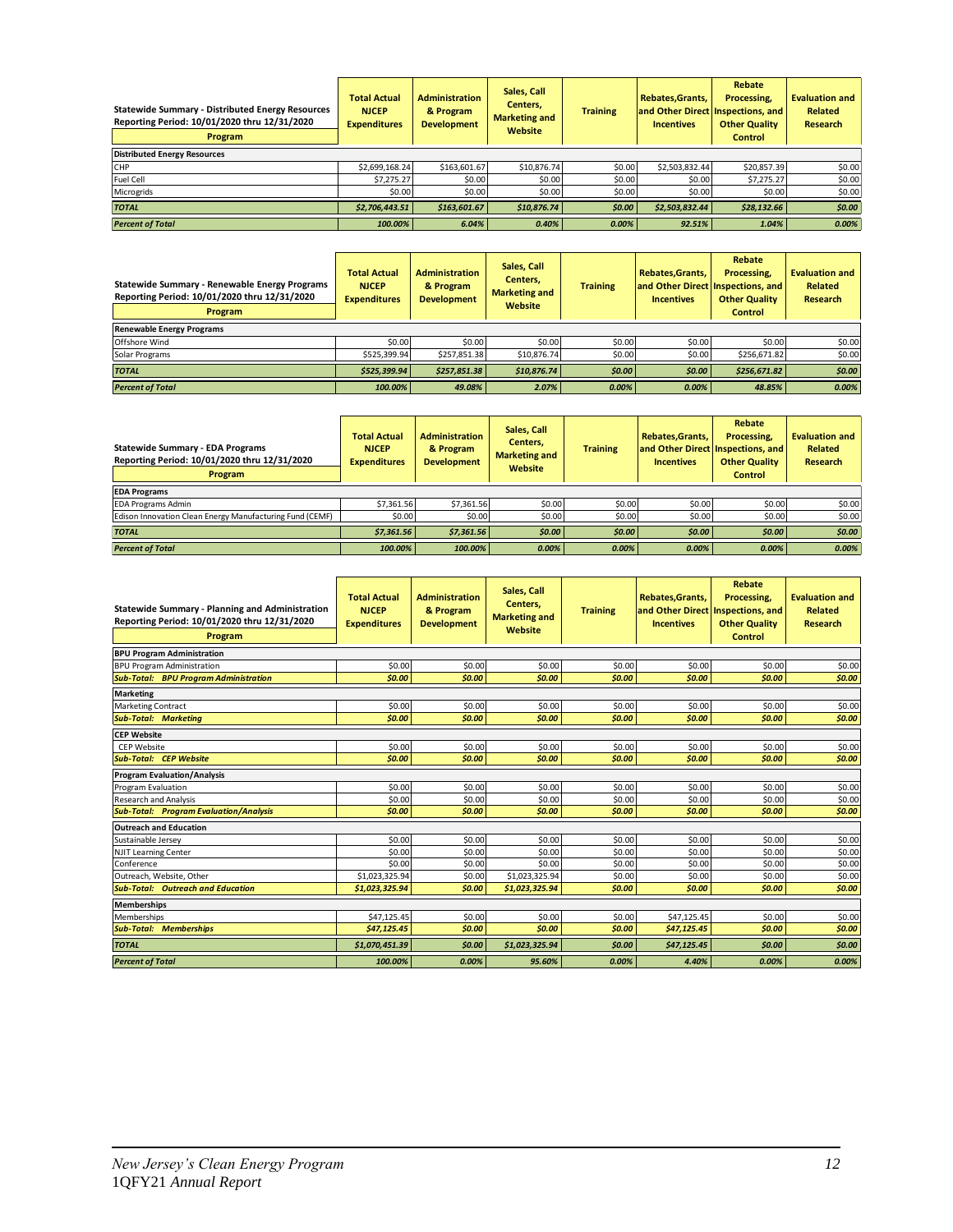| <b>Statewide Summary - BPU Initiatives</b><br>Reporting Period: 10/01/2020 thru 12/31/2020<br>Program | <b>Total Actual</b><br><b>NJCEP</b><br><b>Expenditures</b> | <b>Administration</b><br>& Program<br><b>Development</b> | Sales, Call<br>Centers,<br><b>Training</b><br><b>Marketing and</b><br>Website |        | <b>Rebates.Grants.</b><br>and Other Direct Inspections, and<br><b>Incentives</b> | Rebate<br>Processing.<br><b>Other Quality</b><br><b>Control</b> | <b>Evaluation and</b><br><b>Related</b><br><b>Research</b> |
|-------------------------------------------------------------------------------------------------------|------------------------------------------------------------|----------------------------------------------------------|-------------------------------------------------------------------------------|--------|----------------------------------------------------------------------------------|-----------------------------------------------------------------|------------------------------------------------------------|
| <b>Community Energy Grants</b>                                                                        |                                                            |                                                          |                                                                               |        |                                                                                  |                                                                 |                                                            |
| <b>Community Energy Grants</b>                                                                        | \$0.00                                                     | \$0.00                                                   | \$0.00                                                                        | \$0.00 | \$0.00                                                                           | \$0.00                                                          | \$0.00                                                     |
| <b>Sub-Total: Community Energy Grants</b>                                                             | \$0.00                                                     | \$0.00                                                   | \$0.00                                                                        | \$0.00 | \$0.00                                                                           | \$0.00                                                          | \$0.00                                                     |
| <b>Storage</b>                                                                                        |                                                            |                                                          |                                                                               |        |                                                                                  |                                                                 |                                                            |
| Storage                                                                                               | \$0.00                                                     | \$0.00                                                   | \$0.00                                                                        | \$0.00 | \$0.00                                                                           | \$0.00                                                          | \$0.00                                                     |
| <b>Sub-Total: Storage</b>                                                                             | \$0.00                                                     | \$0.00                                                   | \$0.00                                                                        | \$0.00 | \$0.00                                                                           | \$0.00                                                          | \$0.00                                                     |
| <b>Electric Vehicles</b>                                                                              |                                                            |                                                          |                                                                               |        |                                                                                  |                                                                 |                                                            |
| Charge Up New Jersey                                                                                  | \$314,100.68                                               | \$314,100.68                                             | \$0.00                                                                        | \$0.00 | \$0.00                                                                           | \$0.00                                                          | \$0.00                                                     |
| Plug In EV Incentive Fund                                                                             | \$11,991,625.00                                            | \$0.00                                                   | \$0.00                                                                        | \$0.00 | \$11,991,625.00                                                                  | \$0.00                                                          | \$0.00                                                     |
| <b>Sub-Total: Electric Vehicles</b>                                                                   | \$12,305,725.68                                            | \$314,100.68                                             | \$0.00                                                                        | \$0.00 | \$11,991,625.00                                                                  | \$0.00                                                          | \$0.00                                                     |
| NJ Wind                                                                                               |                                                            |                                                          |                                                                               |        |                                                                                  |                                                                 |                                                            |
| NJ Wind                                                                                               | \$0.00                                                     | \$0.00                                                   | \$0.00                                                                        | \$0.00 | \$0.00                                                                           | \$0.00                                                          | \$0.00                                                     |
| <b>Sub-Total: NJ Wind</b>                                                                             | \$0.00                                                     | \$0.00                                                   | \$0.00                                                                        | \$0.00 | \$0.00                                                                           | \$0.00                                                          | \$0.00                                                     |
| <b>R&amp;D Energy Tech Hub</b>                                                                        |                                                            |                                                          |                                                                               |        |                                                                                  |                                                                 |                                                            |
| R&D Energy Tech Hub                                                                                   | \$0.00                                                     | \$0.00                                                   | \$0.00                                                                        | \$0.00 | \$0.00                                                                           | \$0.00                                                          | \$0.00                                                     |
| <b>Sub-Total: R&amp;D Energy Tech Hub</b>                                                             | \$0.00                                                     | \$0.00                                                   | \$0.00                                                                        | \$0.00 | \$0.00                                                                           | \$0.00                                                          | \$0.00                                                     |
| <b>Workforce Development</b>                                                                          |                                                            |                                                          |                                                                               |        |                                                                                  |                                                                 |                                                            |
| <b>Workforce Development</b>                                                                          | \$0.00                                                     | \$0.00                                                   | \$0.00                                                                        | \$0.00 | \$0.00                                                                           | \$0.00                                                          | \$0.00                                                     |
| <b>Sub-Total: Workforce Development</b>                                                               | \$0.00                                                     | \$0.00                                                   | \$0.00                                                                        | \$0.00 | \$0.00                                                                           | \$0.00                                                          | \$0.00                                                     |
| <b>TOTAL</b>                                                                                          | \$12,305,725.68                                            | \$314,100.68                                             | \$0.00                                                                        | \$0.00 | \$11,991,625.00                                                                  | \$0.00                                                          | \$0.00                                                     |
| <b>Percent of Total</b>                                                                               | 100.00%                                                    | 2.55%                                                    | 0.00%                                                                         | 0.00%  | 97.45%                                                                           | 0.00%                                                           | 0.00%                                                      |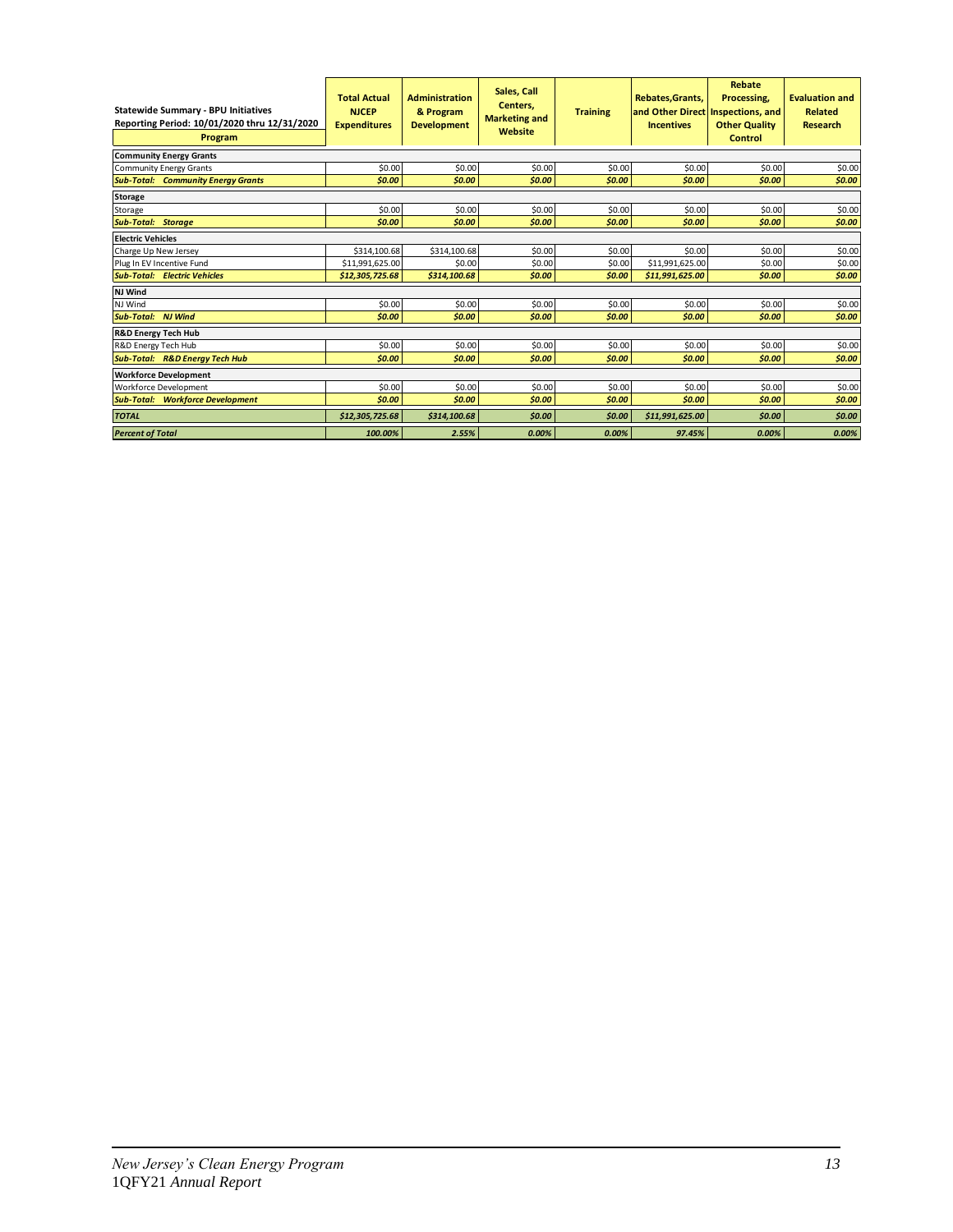|                                                             |                    | <b>Peak Demand Savings</b> |                                |      |                    | <b>Annual Energy Savings</b> |                           |      |                    | <b>Lifetime Energy Savings</b> |                                |      |
|-------------------------------------------------------------|--------------------|----------------------------|--------------------------------|------|--------------------|------------------------------|---------------------------|------|--------------------|--------------------------------|--------------------------------|------|
| New Jerseys Clean Energy Program                            |                    |                            |                                |      |                    |                              | <b>Actual YTD as % of</b> |      |                    |                                |                                |      |
| <b>Electric Savings vs. Goals</b>                           | <b>Annual Goal</b> | <b>Actual YTD</b>          | <b>Actual YTD as % of Goal</b> |      | <b>Annual Goal</b> | <b>Actual YTD</b>            | Goal                      |      | <b>Annual Goal</b> | <b>Actual YTD</b>              | <b>Actual YTD as % of Goal</b> |      |
| Reporting Period: 10/01/2020 thru 12/31/2020                |                    |                            |                                |      |                    |                              |                           |      |                    |                                |                                |      |
| Program                                                     | kW                 | kW                         | %                              |      | <b>MWh</b>         | <b>MWh</b>                   | %                         |      | <b>MWh</b>         | <b>MWh</b>                     | %                              |      |
| <b>Energy Efficiency Programs</b>                           |                    |                            |                                |      |                    |                              |                           |      |                    |                                |                                |      |
| <b>Residential Energy Efficiency Programs</b>               |                    |                            |                                |      |                    |                              |                           |      |                    |                                |                                |      |
| <b>Existing Homes</b>                                       |                    |                            |                                |      |                    |                              |                           |      |                    |                                |                                |      |
| Residential HVAC - Electric & Gas                           | 2,000              | 561                        |                                | 28%  | 2,738              | 1,008                        |                           | 37%  | 41,002             | 15,991                         |                                | 39%  |
| Home Performance with Energy Star                           | 400                | 436                        |                                | 109% | 1,192              | 331                          |                           | 28%  | 23,834             | 5,630                          |                                | 24%  |
| <b>Residential New Construction</b>                         | 1,500              | 344                        |                                | 23%  | 4,472              | 948                          |                           | 21%  | 89,447             | 18,834                         |                                | 21%  |
| <b>Energy Efficient Products</b>                            | 12,558             | 3.431                      |                                | 27%  | 150,687            | 28,182                       |                           | 19%  | 2,200,827          | 578,954                        |                                | 26%  |
| <b>Energy Efficient Products - Lighting</b>                 | 44,800             | 3,127                      |                                | 28%  | 548,138            | 25,862                       |                           | 19%  | 8,222,077          | 558,517                        |                                | 27%  |
| Energy Efficient Products - Non-Lighting                    | 4,100              | 303                        |                                | 24%  | 47,535             | 2,320                        |                           | 18%  | 477,911            | 20,438                         |                                | 15%  |
|                                                             |                    |                            |                                |      |                    |                              |                           |      |                    |                                |                                |      |
| <b>Residential Energy Efficiency Programs</b><br>Sub-Total: | 16,458             | 4.772                      |                                | 29%  | 159,089            | 30,469                       |                           | 19%  | 2,355,110          | 619,409                        |                                | 26%  |
| <b>Residential Low Income</b>                               |                    |                            |                                |      |                    |                              |                           |      |                    |                                |                                |      |
| <b>Comfort Partners</b>                                     | C                  | 110                        |                                | 0%   | 4.397              | 645                          |                           | 15%  | 65.038             | 10.063                         |                                | 15%  |
|                                                             |                    |                            |                                |      |                    |                              |                           |      |                    |                                |                                |      |
| Sub-Total:<br><b>Residential Low Income</b>                 | $\sqrt{ }$         | 110                        |                                | 0%   | 4,397              | 645                          |                           | 15%  | 65.038             | 10,063                         |                                | 15%  |
| <b>C &amp; I Energy Efficiency Programs</b>                 |                    |                            |                                |      |                    |                              |                           |      |                    |                                |                                |      |
| <b>C&amp;I Buildings</b>                                    |                    |                            |                                |      |                    |                              |                           |      |                    |                                |                                |      |
| C&I New Construction                                        | 300                | 159                        |                                | 53%  | 1,621              | 595                          |                           | 37%  | 32,373             | 9,072                          |                                | 28%  |
| C&I Retrofit                                                | 24,200             | 9.857                      |                                | 41%  | 122,717            | 48.015                       |                           | 39%  | 1,930,337          | 708,603                        |                                | 37%  |
| Pay-for-Performance New Construction                        | 200                | 300                        |                                | 150% | 4,006              | 1,280                        |                           | 32%  | 64,012             | 19,675                         |                                | 31%  |
| Pay-for-Performance                                         | 2,600              | 450                        |                                | 17%  | 12,287             | 1,798                        |                           | 15%  | 193,880            | 30,970                         |                                | 16%  |
| Custom C&I Pilot                                            | 700                | 275                        |                                | 39%  | 2.572              | 3.086                        |                           | 120% | 40,456             | 45,305                         |                                | 112% |
| Large Energy Users Program                                  | 2,100              | 77                         |                                | 4%   | 17,545             | 4,525                        |                           | 26%  | 305,462            | 112,073                        |                                | 37%  |
| Direct Install                                              | 5,800              | 1.562                      |                                | 27%  | 27,268             | 7,625                        |                           | 28%  | 408,197            | 111,229                        |                                | 27%  |
|                                                             |                    |                            |                                |      |                    |                              |                           |      |                    |                                |                                |      |
| C & I Energy Efficiency Programs<br>Sub-Total:              | 35,900             | 12,680                     |                                | 35%  | 188,016            | 66,924                       |                           | 36%  | 2.974.717          | 1.036.926                      |                                | 35%  |
| <b>Energy Efficiency Programs</b><br>Sub-Total:             | 52,358             | 17,561                     |                                | 34%  | 351,502            | 98,038                       |                           | 28%  | 5,394,865          | 1,666,398                      |                                | 31%  |
| <b>Distributed Energy Resources</b>                         |                    |                            |                                |      |                    |                              |                           |      |                    |                                |                                |      |
| CHP                                                         | 400                | 91                         |                                | 23%  | 2,650              | 250                          |                           | 9%   | 46,362             | 3,743                          |                                | 8%   |
|                                                             |                    |                            |                                |      |                    |                              |                           |      |                    |                                |                                |      |
| <b>Distributed Energy Resources</b><br>Sub-Total:           | 400                | 91                         |                                | 23%  | 2,650              | 250                          |                           | 9%   | 46,362             | 3,743                          |                                | 8%   |
| <b>TOTAL</b>                                                | 52.758             | 17.652                     |                                | 33%  | 354,152            | 98.288                       |                           | 28%  | 5.441.227          | 1,670,141                      |                                | 31%  |

|                                                             |                    | <b>Annual Energy Savings</b> |                                | <b>Lifetime Energy Savings</b> |                    |                   |                                |        |
|-------------------------------------------------------------|--------------------|------------------------------|--------------------------------|--------------------------------|--------------------|-------------------|--------------------------------|--------|
| New Jerseys Clean Energy Program                            |                    |                              |                                |                                |                    |                   |                                |        |
| <b>Gas &amp; Other Fuel Savinas vs. Goals</b>               | <b>Annual Goal</b> | <b>Actual YTD</b>            | <b>Actual YTD as % of Goal</b> |                                | <b>Annual Goal</b> | <b>Actual YTD</b> | <b>Actual YTD as % of Goal</b> |        |
| Reporting Period: 10/01/2020 thru 12/31/2020                |                    |                              |                                |                                |                    |                   |                                |        |
| Program                                                     | <b>MMBtu</b>       | <b>MMBtu</b>                 | %                              |                                | <b>MMBtu</b>       | <b>MMBtu</b>      | %                              |        |
| <b>Energy Efficiency Programs</b>                           |                    |                              |                                |                                |                    |                   |                                |        |
| <b>Residential Energy Efficiency Programs</b>               |                    |                              |                                |                                |                    |                   |                                |        |
| <b>Existing Homes</b>                                       |                    |                              |                                |                                |                    |                   |                                |        |
| Residential HVAC - Electric & Gas                           | 138,619            | 26,959                       |                                | 19%                            | 2,679,493          | 525,242           |                                | 20%    |
| Home Performance with Energy Star                           | 56,400             | 22,936                       |                                | 41%                            | 1,228,393          | 393,186           |                                | 32%    |
| <b>Residential New Construction</b>                         | 52,824             | 13,801                       |                                | 26%                            | 1,056,464          | 275,925           |                                | 26%    |
| <b>Energy Efficient Products</b>                            | 297,615            | 3,364                        |                                | 1%                             | 3,346,277          | 37,838            |                                | 1%     |
|                                                             |                    |                              |                                |                                |                    |                   |                                |        |
| <b>Residential Energy Efficiency Programs</b><br>Sub-Total: | 545,458            | 67,060                       |                                | 12%                            | 8,310,627          | 1,232,192         |                                | 15%    |
| <b>Residential Low Income</b>                               |                    |                              |                                |                                |                    |                   |                                |        |
| <b>Comfort Partners</b>                                     | 25,878             | 6,250                        |                                | 24%                            | 389,951            | 102,856           |                                | 26%    |
|                                                             |                    |                              |                                |                                |                    |                   |                                |        |
| <b>Residential Low Income</b><br>Sub-Total:                 | 25,878             | 6,250                        |                                | 24%                            | 389,951            | 102,856           |                                | 26%    |
| <b>C &amp; I Energy Efficiency Programs</b>                 |                    |                              |                                |                                |                    |                   |                                |        |
| C&I Buildings                                               |                    |                              |                                |                                |                    |                   |                                |        |
| C&I New Construction                                        | 2,167              | 1,741                        |                                | 80%                            | 41,401             | 34,814            |                                | 84%    |
| C&I Retrofit                                                | 21,384             | 8,391                        |                                | 39%                            | 395,243            | 160,981           |                                | 41%    |
| Pay-for-Performance New Construction                        | 6,840              | $-3,122$                     |                                | $-46%$                         | 113,750            | $-77,767$         |                                | $-68%$ |
| Pay-for-Performance                                         | 38,247             | 7,617                        |                                | 20%                            | 837,606            | 179,286           |                                | 21%    |
| Custom C&I Pilot                                            | 4,526              | $-7$                         |                                | 0%                             | 79,060             | $-105$            |                                | 0%     |
| Large Energy Users Program                                  | 44,247             | 335,853                      |                                | 759%                           | 796,412            | 6,717,058         |                                | 843%   |
| <b>Direct Install</b>                                       | 70,864             | 21,746                       |                                | 31%                            | 1,214,608          | 274,532           |                                | 23%    |
|                                                             |                    |                              |                                |                                |                    |                   |                                |        |
| C & I Energy Efficiency Programs<br>Sub-Total:              | 188,275            | 372,218                      |                                | 198%                           | 3,478,080          | 7,288,800         |                                | 210%   |
| Sub-Total: Energy Efficiency Programs                       | 759,611            | 445,527                      |                                | 59%                            | 12,178,658         | 8,623,847         |                                | 71%    |
| <b>Distributed Energy Resources</b>                         |                    |                              |                                |                                |                    |                   |                                |        |
| CHP                                                         | 7,900              | 76,762                       |                                | 972%                           | 138,244            | 1,505,995         |                                | 1089%  |
|                                                             |                    |                              |                                |                                |                    |                   |                                |        |
| Sub-Total: Distributed Energy Resources                     | 7,900              | 76,762                       |                                | 972%                           | 138,244            | 1,505,995         |                                | 1089%  |
| <b>TOTAL</b>                                                | 767,511            | 522,289                      |                                | 68%                            | 12,316,902         | 10,129,842        |                                | 82%    |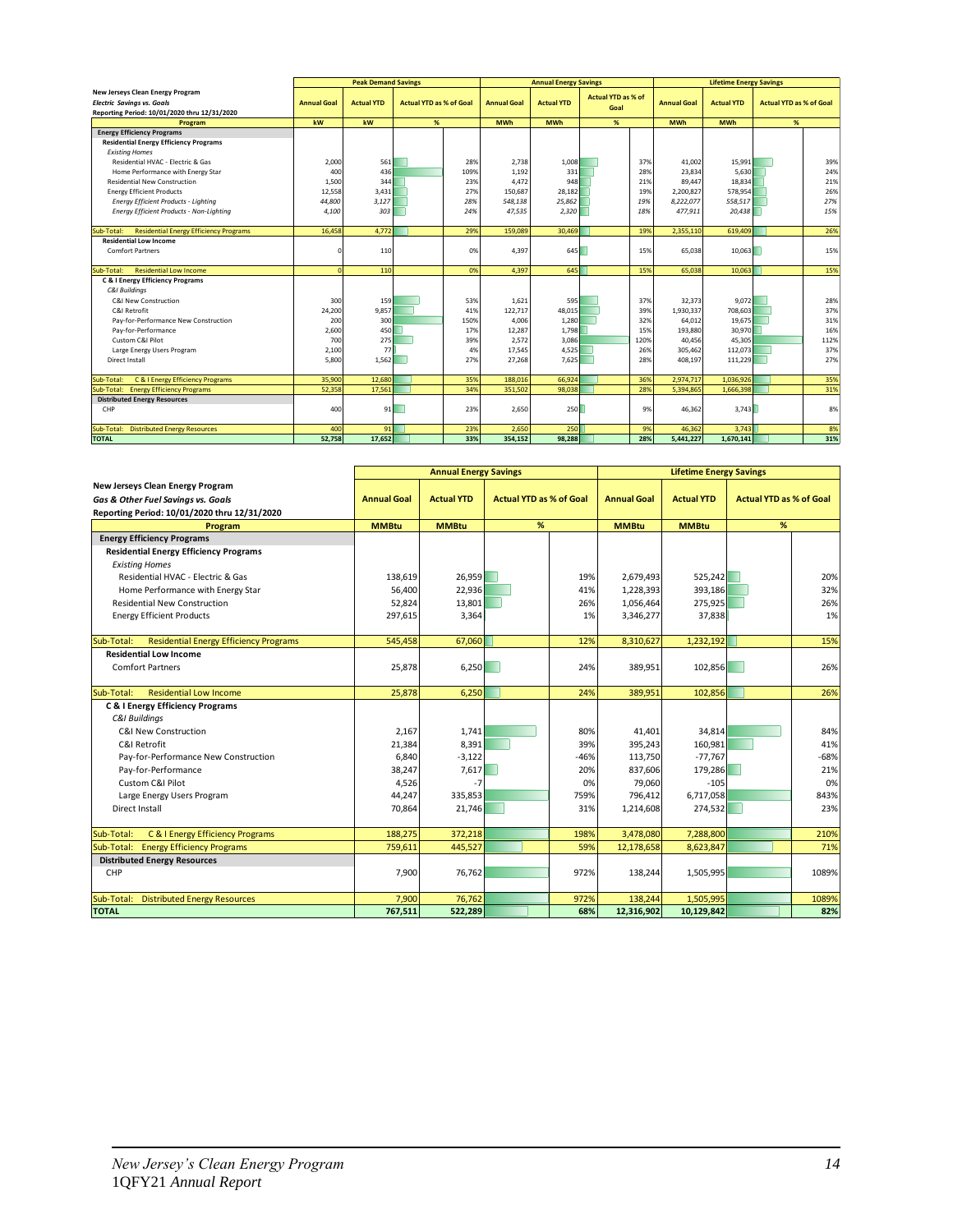|                                                                                                             |                  | <b>Peak Demand Savings</b> |                                          |                  | <b>Annual Energy Savings</b> |                                          |                  | <b>Lifetime Energy Savings</b> |                                          |
|-------------------------------------------------------------------------------------------------------------|------------------|----------------------------|------------------------------------------|------------------|------------------------------|------------------------------------------|------------------|--------------------------------|------------------------------------------|
| New Jerseys Clean Energy Program<br><b>Electric Savings</b><br>Reporting Period: 10/01/2020 thru 12/31/2020 | <b>Installed</b> | <b>Committed</b>           | <b>Installed and</b><br><b>Committed</b> | <b>Installed</b> | <b>Committed</b>             | <b>Installed and</b><br><b>Committed</b> | <b>Installed</b> | <b>Committed</b>               | <b>Installed and</b><br><b>Committed</b> |
| Program                                                                                                     | kW               | kW                         | kw                                       | <b>MWh</b>       | <b>MWh</b>                   | <b>MWh</b>                               | <b>MWh</b>       | <b>MWh</b>                     | <b>MWh</b>                               |
| <b>Energy Efficiency Programs</b>                                                                           |                  |                            |                                          |                  |                              |                                          |                  |                                |                                          |
| <b>Residential Energy Efficiency Programs</b>                                                               |                  |                            |                                          |                  |                              |                                          |                  |                                |                                          |
| <b>Existing Homes</b>                                                                                       |                  |                            |                                          |                  |                              |                                          |                  |                                |                                          |
| Residential HVAC - Electric & Gas                                                                           | 561              | $\Omega$                   | 561                                      | 1,008            | $\Omega$                     | 1,008                                    | 15,991           | $\Omega$                       | 15,991                                   |
| Home Performance with Energy Star                                                                           | 436              | 270                        | 706                                      | 331              | 320                          | 651                                      | 5.630            | 5,323                          | 10,953                                   |
| <b>Residential New Construction</b>                                                                         | 344              | $\Omega$                   | 344                                      | 948              | $\Omega$                     | 948                                      | 18,834           | 0                              | 18,834                                   |
| <b>Energy Efficient Products</b>                                                                            | 3.431            | $\Omega$                   | 3,431                                    | 28,182           |                              | 28,182                                   | 578,954          | $\Omega$                       | 578,954                                  |
| Energy Efficient Products - Lighting                                                                        | 3,127            | $\theta$                   | 3,127                                    | 25,862           | $\epsilon$                   | 25,862                                   | 558,517          | O                              | 558,517                                  |
| Energy Efficient Products - Non-Lighting                                                                    | 303              | $\sqrt{2}$                 | 303                                      | 2.320            | $\Omega$                     | 2,320                                    | 20.438           | $\Omega$                       | 20.438                                   |
|                                                                                                             |                  |                            |                                          |                  |                              |                                          |                  |                                |                                          |
| <b>Residential Energy Efficiency Programs</b><br>Sub-Total:                                                 | 4,772            | 270                        | 5,042                                    | 30,469           | 320                          | 30,788                                   | 619,409          | 5,323                          | 624,732                                  |
| <b>Residential Low Income</b>                                                                               |                  |                            |                                          |                  |                              |                                          |                  |                                |                                          |
| <b>Comfort Partners</b>                                                                                     | 110              | $\Omega$                   | 110                                      | 645              | $\Omega$                     | 645                                      | 10.063           | $\Omega$                       | 10,063                                   |
|                                                                                                             |                  |                            |                                          |                  |                              |                                          |                  |                                |                                          |
| <b>Residential Low Income</b><br>Sub-Total:                                                                 | 110              | $\Omega$                   | 110                                      | 645              | $\Omega$                     | 645                                      | 10.063           | $\overline{0}$                 | 10,063                                   |
| <b>C &amp; I Energy Efficiency Programs</b>                                                                 |                  |                            |                                          |                  |                              |                                          |                  |                                |                                          |
| C&I Buildinas                                                                                               |                  |                            |                                          |                  |                              |                                          |                  |                                |                                          |
| <b>C&amp;I New Construction</b>                                                                             | 159              | 530                        | 688                                      | 595              | 4,369                        | 4,963                                    | 9,072            | 65,466                         | 74,538                                   |
| C&I Retrofit                                                                                                | 9,857            | 34,689                     | 44,546                                   | 48,015           | 176,152                      | 224,167                                  | 708,603          | 2,582,252                      | 3,290,855                                |
| Pay-for-Performance New Construction                                                                        | 300              | 1,313                      | 1,612                                    | 1,280            | 9,774                        | 11,054                                   | 19,675           | 160,223                        | 179,898                                  |
| Pay-for-Performance                                                                                         | 450              | 9,454                      | 9,904                                    | 1,798            | 42,058                       | 43,856                                   | 30,970           | 654,716                        | 685,686                                  |
| Custom C&I Pilot                                                                                            | 275              | 1,562                      | 1,837                                    | 3,086            | 8,617                        | 11,703                                   | 45,305           | 122,190                        | 167,495                                  |
| Large Energy Users Program                                                                                  | 77               | 4,607                      | 4,684                                    | 4,525            | 44,383                       | 48,908                                   | 112,073          | 697,479                        | 809,552                                  |
| Direct Install                                                                                              | 1.562            | 4,618                      | 6,181                                    | 7.625            | 20,947                       | 28,572                                   | 111,229          | 308,345                        | 419,574                                  |
|                                                                                                             |                  |                            |                                          |                  |                              |                                          |                  |                                |                                          |
| C & I Energy Efficiency Programs<br>Sub-Total:                                                              | 12,680           | 56,772                     | 69,452                                   | 66,924           | 306,299                      | 373,223                                  | 1,036,926        | 4,590,671                      | 5,627,597                                |
| Sub-Total:<br><b>Energy Efficiency Programs</b>                                                             | 17,561           | 57,042                     | 74,603                                   | 98,038           | 306,619                      | 404,657                                  | 1,666,398        | 4,595,994                      | 6,262,392                                |
| <b>Distributed Energy Resources</b>                                                                         |                  |                            |                                          |                  |                              |                                          |                  |                                |                                          |
| CHP                                                                                                         | 91               | 5.737                      | 5.829                                    | 250              | 22,314                       | 22,564                                   | 3,743            | 436.461                        | 440,204                                  |
| Fuel Cell                                                                                                   | $\Omega$         | O                          | $\Omega$                                 | $\Omega$         | $\Omega$                     | $\Omega$                                 | $\Omega$         | O                              | $\mathbf 0$                              |
|                                                                                                             |                  |                            |                                          |                  |                              |                                          |                  |                                |                                          |
| <b>Distributed Energy Resources</b><br>Sub-Total:                                                           | 91               | 5,737                      | 5,829                                    | 250              | 22,314                       | 22,564                                   | 3,743            | 436,461                        | 440,204                                  |
| <b>TOTAL</b>                                                                                                | 17,652           | 62,780                     | 80,432                                   | 98,288           | 328,933                      | 427,220                                  | 1,670,141        | 5,032,455                      | 6,702,596                                |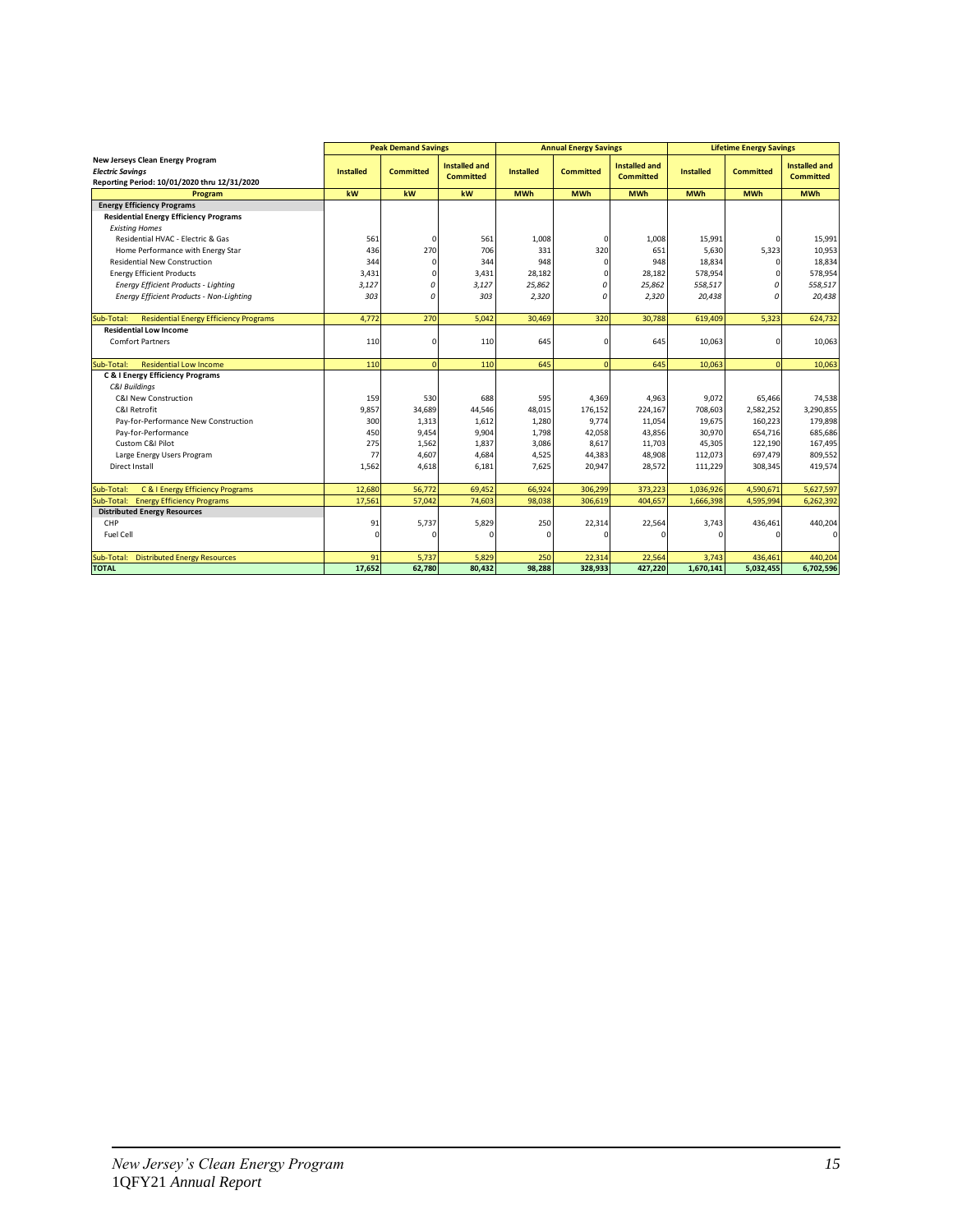|                                                                         | <b>Annual Energy Savings</b> |                  |                      |                  | <b>Lifetime Energy Savings</b> |                      |
|-------------------------------------------------------------------------|------------------------------|------------------|----------------------|------------------|--------------------------------|----------------------|
| New Jerseys Clean Energy Program<br><b>Gas &amp; Other Fuel Savings</b> | <b>Installed</b>             | <b>Committed</b> | <b>Installed and</b> | <b>Installed</b> | <b>Committed</b>               | <b>Installed and</b> |
| Reporting Period: 10/01/2020 thru 12/31/2020                            |                              |                  | <b>Committed</b>     |                  |                                | <b>Committed</b>     |
| Program                                                                 | <b>MMBtu</b>                 | <b>MMBtu</b>     | <b>MMBtu</b>         | <b>MMBtu</b>     | <b>MMBtu</b>                   | <b>MMBtu</b>         |
| <b>Energy Efficiency Programs</b>                                       |                              |                  |                      |                  |                                |                      |
| <b>Residential Energy Efficiency Programs</b>                           |                              |                  |                      |                  |                                |                      |
| <b>Existing Homes</b>                                                   |                              |                  |                      |                  |                                |                      |
| Residential HVAC - Electric & Gas                                       | 26,959                       | 0                | 26.959               | 525,242          | 0                              | 525,242              |
| Home Performance with Energy Star                                       | 22,936                       | 20,959           | 43,895               | 393,186          | 356,410                        | 749,596              |
| <b>Residential New Construction</b>                                     | 13,801                       | 0                | 13,801               | 275,925          | 0                              | 275,925              |
| <b>Energy Efficient Products</b>                                        | 3,364                        | 0                | 3,364                | 37,838           | <sup>0</sup>                   | 37,838               |
|                                                                         |                              |                  |                      |                  |                                |                      |
| <b>Residential Energy Efficiency Programs</b><br>Sub-Total:             | 67,060                       | 20,959           | 88,018               | 1,232,192        | 356,410                        | 1,588,601            |
| <b>Residential Low Income</b>                                           |                              |                  |                      |                  |                                |                      |
| <b>Comfort Partners</b>                                                 | 6,250                        | 0                | 6,250                | 102,856          | 0                              | 102,856              |
|                                                                         |                              |                  |                      |                  |                                |                      |
| Sub-Total:<br><b>Residential Low Income</b>                             | 6,250                        | $\overline{0}$   | 6,250                | 102,856          | $\Omega$                       | 102,856              |
| C & I Energy Efficiency Programs                                        |                              |                  |                      |                  |                                |                      |
| C&I Buildings                                                           |                              |                  |                      |                  |                                |                      |
| <b>C&amp;I New Construction</b>                                         | 1,741                        | 7,991            | 9,732                | 34,814           | 144,097                        | 178,911              |
| C&I Retrofit                                                            | 8,391                        | 194,997          | 203,388              | 160,981          | 2,623,249                      | 2,784,230            |
| Pay-for-Performance New Construction                                    | $-3,122$                     | 3,773            | 651                  | $-77,767$        | 138,135                        | 60,367               |
| Pay-for-Performance                                                     | 7,617                        | 119,760          | 127,377              | 179,286          | 2,311,231                      | 2,490,517            |
| Custom C&I Pilot                                                        | $-7$                         | 9,488            | 9,481                | $-105$           | 147,243                        | 147,138              |
| Large Energy Users Program                                              | 335,853                      | 93,657           | 429,509              | 6,717,058        | 1,495,119                      | 8,212,177            |
| Direct Install                                                          | 21,746                       | 115,034          | 136,780              | 274,532          | 1,572,813                      | 1,847,345            |
|                                                                         |                              |                  |                      |                  |                                |                      |
| Sub-Total:<br>C & I Energy Efficiency Programs                          | 372,218                      | 544,700          | 916,918              | 7,288,800        | 8,431,886                      | 15,720,686           |
| Sub-Total: Energy Efficiency Programs                                   | 445,527                      | 565,659          | 1,011,186            | 8,623,847        | 8,788,295                      | 17,412,143           |
| <b>Distributed Energy Resources</b><br>CHP                              | 76,762                       | 311,571          | 388,332              | 1,505,995        | 6,006,055                      | 7,512,051            |
| Fuel Cell                                                               | $\Omega$                     | 0                | $\Omega$             | 0                | $\Omega$                       | $\Omega$             |
|                                                                         |                              |                  |                      |                  |                                |                      |
| Sub-Total:<br><b>Distributed Energy Resources</b>                       | 76,762                       | 311,571          | 388,332              | 1,505,995        | 6,006,055                      | 7,512,051            |
| <b>TOTAL</b>                                                            | 522,289                      | 877,230          | 1,399,519            | 10,129,842       | 14,794,351                     | 24,924,193           |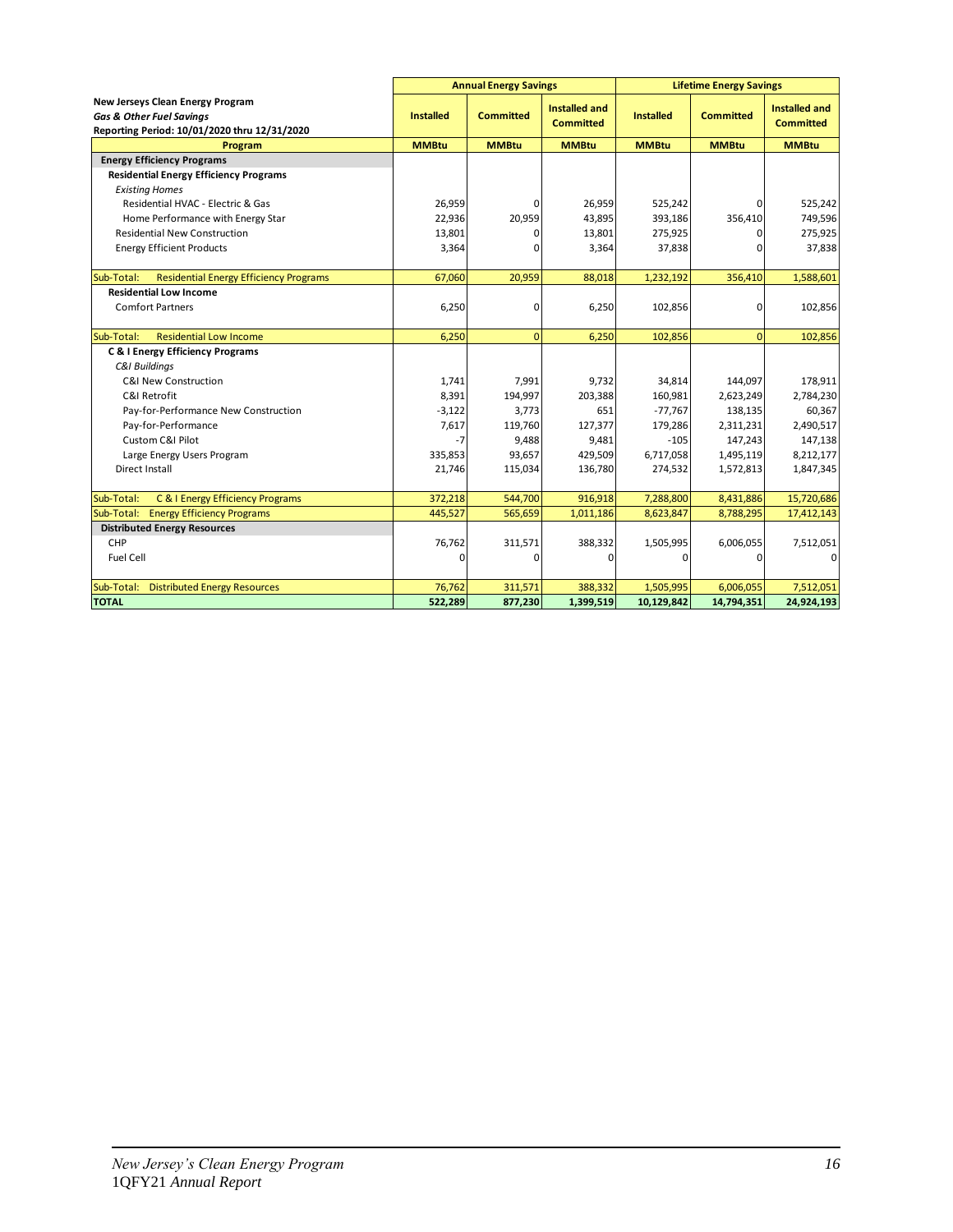|                                                                                                                |                  | <b>Capacity</b>  |                                   |                  | <b>Annual Generation</b> |                                   |                  | <b>Lifetime Generation</b> |                                          |  |
|----------------------------------------------------------------------------------------------------------------|------------------|------------------|-----------------------------------|------------------|--------------------------|-----------------------------------|------------------|----------------------------|------------------------------------------|--|
| New Jerseys Clean Energy Program<br><b>Electric Generation</b><br>Reporting Period: 10/01/2020 thru 12/31/2020 | <b>Installed</b> | <b>Committed</b> | Installed and<br><b>Committed</b> | <b>Installed</b> | <b>Committed</b>         | Installed and<br><b>Committed</b> | <b>Installed</b> | <b>Committed</b>           | <b>Installed and</b><br><b>Committed</b> |  |
| Program                                                                                                        | <b>kW</b>        | kW               | kW                                | <b>MWh</b>       | <b>MWh</b>               | <b>MWh</b>                        | <b>MWh</b>       | <b>MWh</b>                 | <b>MWh</b>                               |  |
| <b>Distributed Energy Resources</b><br>CHP<br>Fuel Cell                                                        | 3,586<br>0       | 16,778<br>750    | 20,364<br>750                     | 26,889           | 121,111<br>6,242         | 148,000<br>6,242                  | 531,670          | 2,350,603<br>93,623        | 2,882,273<br>93,623                      |  |
| Sub-Total: Distributed Energy Resources                                                                        | 3,586            | 17,528           | 21,114                            | 26,889           | 127,353                  | 154,241                           | 531,670          | 2,444,226                  | 2,975,896                                |  |
| <b>Renewable Energy Programs</b><br>Solar Programs                                                             | 72,608           |                  | 72,608                            | 87,130           |                          | 87,130                            | 2,178,251        | $\Omega$                   | 2,178,251                                |  |
| Sub-Total: Renewable Energy Programs                                                                           | 72,608           |                  | 72,608                            | 87,130           |                          | 87,130                            | 2,178,251        |                            | 2,178,251                                |  |
| <b>TOTAL</b>                                                                                                   | 76,194           | 17,528           | 93,722                            | 114,019          | 127,353                  | 241,371                           | 2,709,920        | 2,444,226                  | 5,154,146                                |  |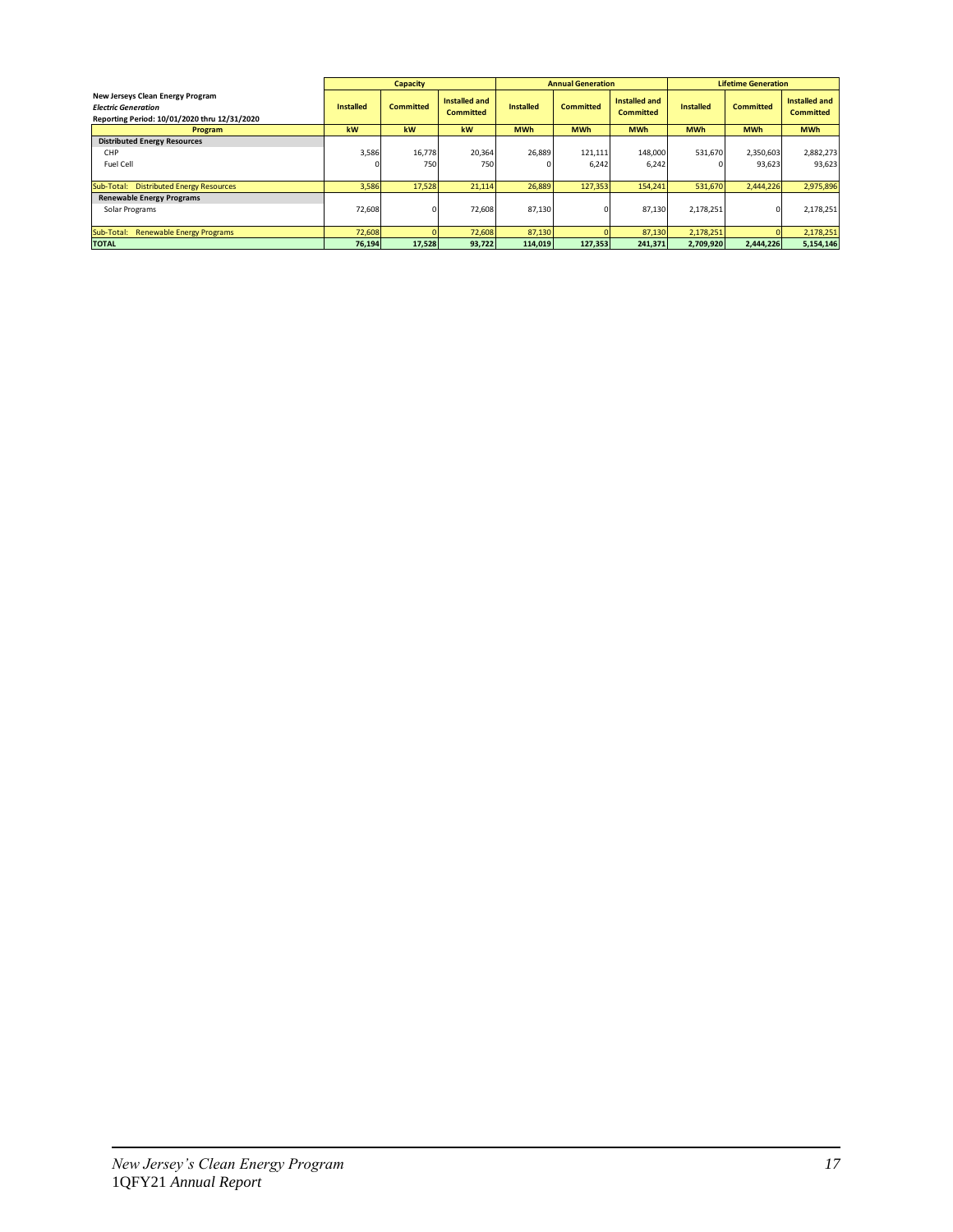|                                                                        |                 | <b>Annual Emissions Reductions</b> |                 |              |                 | <b>Lifetime Emissions Reductions</b> |                 |                |
|------------------------------------------------------------------------|-----------------|------------------------------------|-----------------|--------------|-----------------|--------------------------------------|-----------------|----------------|
| New Jerseys Clean Energy Program                                       |                 |                                    |                 |              |                 |                                      |                 |                |
| <b>Emissions Reductions</b>                                            | CO <sub>2</sub> | NO <sub>v</sub>                    | SO <sub>2</sub> | <b>Hg</b>    | CO <sub>2</sub> | $NO_x$                               | SO <sub>2</sub> | Hg             |
| Reporting Period: 10/01/2020 thru 12/31/2020                           |                 |                                    |                 |              |                 |                                      |                 |                |
| Program                                                                | metric tons     | metric tons                        | metric tons     | grams        | metric tons     | metric tons                          | metric tons     | grams          |
| <b>Energy Efficiency Programs</b>                                      |                 |                                    |                 |              |                 |                                      |                 |                |
| <b>Residential Energy Efficiency Programs</b><br><b>Existing Homes</b> |                 |                                    |                 |              |                 |                                      |                 |                |
| Residential HVAC - Electric & Gas                                      | 2,026           | 1.51                               | 0.31            | 1.11         | 37,325          | 28.00                                | 4.87            | 17.59          |
| Home Performance with Energy Star                                      | 1,414           | 1.08                               | 0.10            | 0.36         | 24,217          | 18.57                                | 1.71            | 6.19           |
| <b>Residential New Construction</b>                                    | 1,290           | 0.93                               | 0.29            | 1.04         | 25,735          | 18.64                                | 5.74            | 20.72          |
| <b>Energy Efficient Products</b>                                       | 16,730          | 10.77                              | 8.58            | 31.00        | 342,016         | 220.01                               | 176.32          | 636.85         |
| <b>Energy Efficient Products - Lighting</b>                            | 15,188          | 9.76                               | 7.88            | 28.45        | 328,002         | 210.71                               | 170.09          | 614.37         |
| Energy Efficient Products - Non-Lighting                               | 1,541           | 1.02                               | 0.71            | 2.55         | 14,015          | 9.29                                 | 6.22            | 22.48          |
|                                                                        |                 |                                    |                 |              |                 |                                      |                 |                |
| <b>Residential Energy Efficiency Programs</b><br>Sub-Total:            | 21,460          | 14.29                              | 9.28            | 33.51        | 429,292         | 285                                  | 188.64          | 681.35         |
| <b>Residential Low Income</b>                                          |                 |                                    |                 |              |                 |                                      |                 |                |
| <b>Comfort Partners</b>                                                | 711             | 0.50                               | 0.20            | 0.71         | 11,380          | 8.10                                 | 3.06            | 11.07          |
|                                                                        |                 |                                    |                 |              |                 |                                      |                 |                |
| <b>Residential Low Income</b><br>Sub-Total:                            | 711             | 0.50                               | 0.20            | 0.71         | 11,380          | 8                                    | 3.06            | 11.07          |
| <b>C &amp; I Energy Efficiency Programs</b>                            |                 |                                    |                 |              |                 |                                      |                 |                |
| <b>C&amp;I Buildings</b>                                               |                 |                                    |                 |              |                 |                                      |                 |                |
| C&I New Construction                                                   | 442             | 0.30                               | 0.18            | 0.65         | 7,179           | 4.88                                 | 2.76            | 9.98           |
| C&I Retrofit                                                           | 28,644          | 18.47                              | 14.62<br>0.39   | 52.82        | 424,705         | 274.07                               | 215.80          | 779.46         |
| Pay-for-Performance New Construction                                   | 586             | 0.35<br>1.00                       | 0.55            | 1.41<br>1.98 | 7,419<br>27,722 | 4.17<br>19.18                        | 5.99<br>9.43    | 21.64<br>34.07 |
| Pay-for-Performance<br>Custom C&I Pilot                                | 1,461<br>1,812  | 1.16                               | 0.94            | 3.39         | 26,601          | 17.09                                | 13.80           | 49.84          |
| Large Energy Users Program                                             | 20,519          | 15.75                              | 1.38            | 4.98         | 423,043         | 323.18                               | 34.13           | 123.28         |
| Direct Install                                                         | 5,634           | 3.79                               | 2.32            | 8.39         | 79,922          | 53.44                                | 33.87           | 122.35         |
|                                                                        |                 |                                    |                 |              |                 |                                      |                 |                |
| C & I Energy Efficiency Programs<br>Sub-Total:                         | 59,098          | 40.82                              | 20.38           | 73.62        | 996,590         | 696                                  | 315.78          | 1,140.62       |
| <b>Energy Efficiency Programs</b><br>Sub-Total:                        | 81,269          | 55.61                              | 29.86           | 107.84       | 1,437,262       | 989.33                               | 507.48          | 1,833.04       |
| <b>Distributed Energy Resources</b>                                    |                 |                                    |                 |              |                 |                                      |                 |                |
| CHP                                                                    | 7,601           | $-5.29$                            | 2.19            | 0.27         | 150,096         | $-109.23$                            | 41.66           | 4.12           |
| Fuel Cell                                                              | $\Omega$        | 0.00                               | 0.00            | 0.00         | $\Omega$        | 0.00                                 | 0.00            | 0.00           |
|                                                                        |                 |                                    |                 |              |                 |                                      |                 |                |
| Sub-Total: Distributed Energy Resources                                | 7,601           | $-5.29$                            | 2.19            | 0.27         | 150,096         | $-109.23$                            | 41.66           | 4.12           |
| <b>Renewable Energy Programs</b>                                       |                 |                                    |                 |              |                 |                                      |                 |                |
| Solar Programs                                                         | 51,169          | 32.87                              | 26.54           | 95.84        | 1,279,227       | 821.79                               | 663.38          | 2,396.08       |
|                                                                        |                 |                                    |                 |              |                 |                                      |                 |                |
| Sub-Total: Renewable Energy Programs                                   | 51,169          | 32.87                              | 26.54           | 95.84        | 1,279,227       | 822                                  | 663.38          | 2,396.08       |
| <b>TOTAL</b>                                                           | 140.039         | 83.19                              | 58.59           | 203.95       | 2,866,585       | 1.702                                | 1.212.52        | 4.233.24       |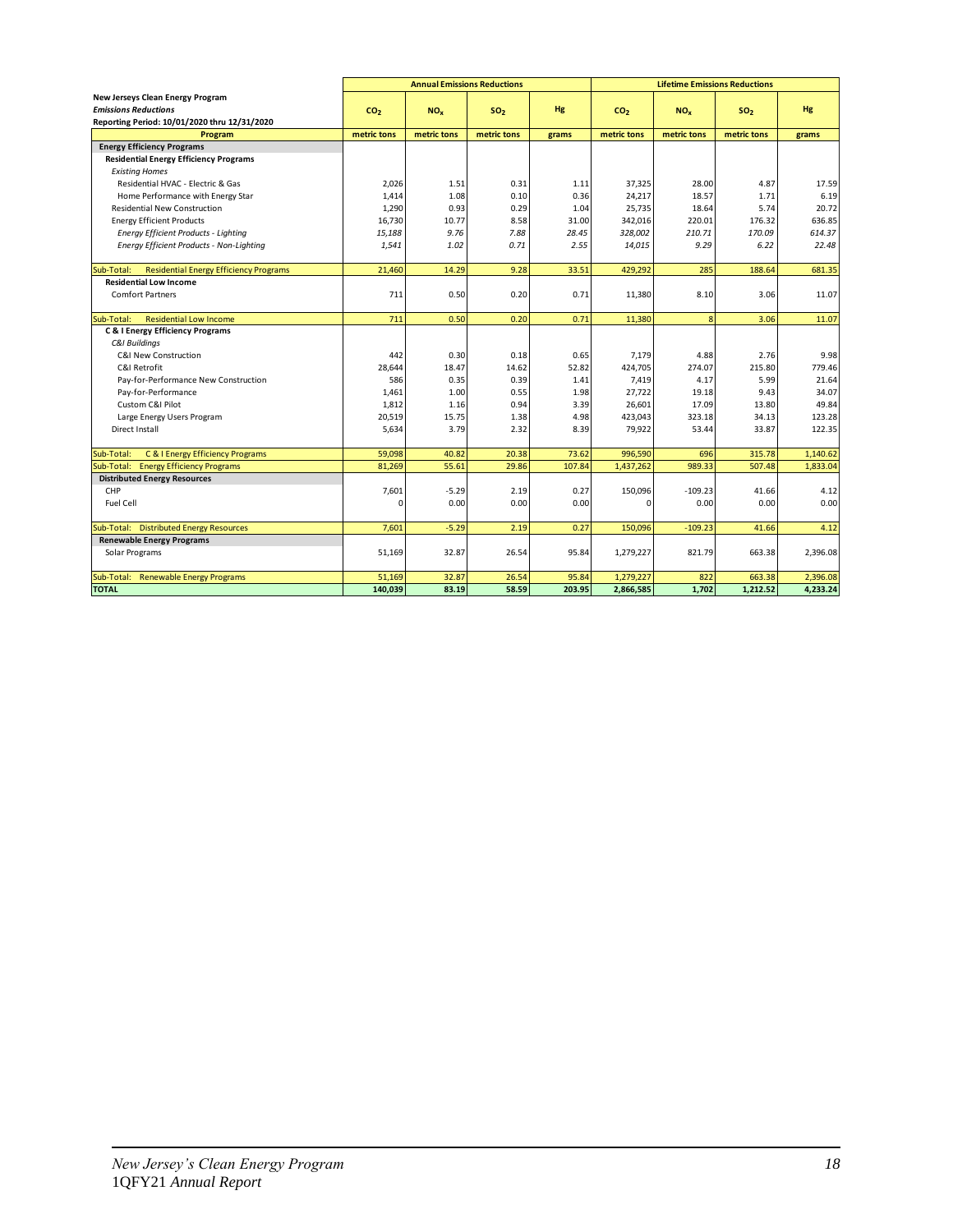| <b>Program-Tracking Metric</b>                                                 | <b>Units</b> |
|--------------------------------------------------------------------------------|--------------|
| <b>Residential Programs</b>                                                    |              |
| <b>EXISTING HOMES (Res HVAC - COOL Completions)</b>                            |              |
| Number of Central Air Conditioners and Heat Pumps Rebated                      | 2,148        |
| <b>EXISTING HOMES (Res HVAC - WARM Completions)</b>                            | 2,069        |
| Number of Furnaces, Boilers and Hot Water Heaters Rebated                      |              |
| <b>EXISTING HOMES (HPwES Enrollments)</b>                                      | 1,233        |
| Number of Homes Approved to Complete HPwES Measures                            |              |
| <b>EXISTING HOMES (HPwES Completions)</b>                                      | 1,129        |
| Number of Homes that Completed HPwES Measures                                  |              |
| <b>RESIDENTIAL NEW CONSTRUCTION (Enrollments)</b>                              | 583          |
| Number of Homes Enrolled with Commitments to Build to RNC Efficiency Standards |              |
| RESIDENTIAL NEW CONSTRUCTION (Completions)                                     | 667          |
| Number of Homes Completed per RNC Efficiency Standards                         |              |
| <b>ENERGY EFFICIENT PRODUCTS</b>                                               | 4,193        |
| Number of Clothes Washers Rebated                                              |              |
| <b>ENERGY EFFICIENT PRODUCTS</b>                                               | 3,088        |
| Number of Clothes Dryers Rebated                                               |              |
| <b>ENERGY EFFICIENT PRODUCTS</b>                                               | 775,277      |
| Number of Lighting Units Rebated                                               |              |
| <b>ENERGY EFFICIENT PRODUCTS</b>                                               | 2,563        |
| Number of Refrigerators Rebated                                                |              |
| <b>ENERGY EFFICIENT PRODUCTS</b>                                               | 921          |
| Number of Recycled Appliances Rebated                                          |              |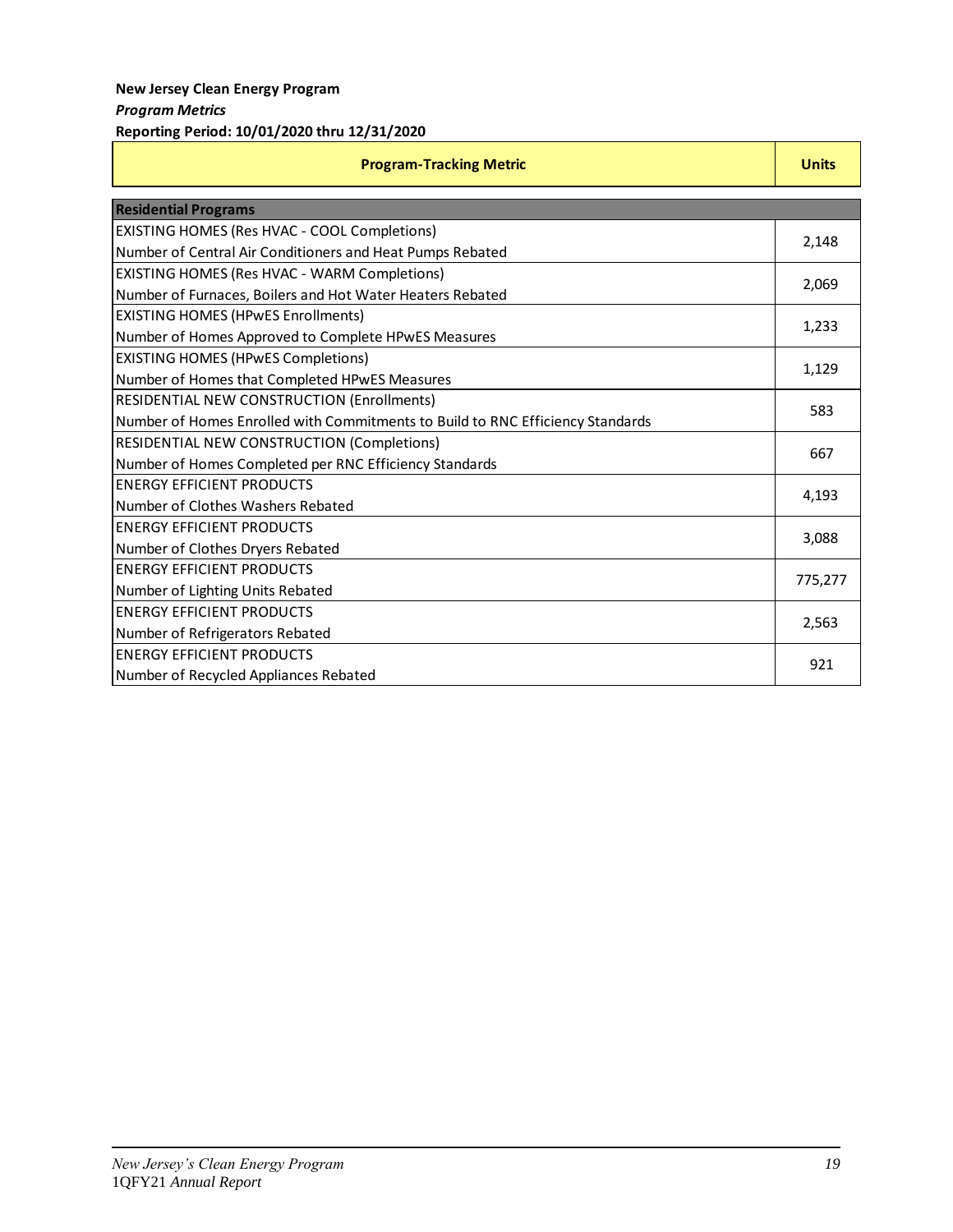| <b>Commercial &amp; Industrial Programs</b>                                              |              |
|------------------------------------------------------------------------------------------|--------------|
| C&I BUILDINGS: C&I Retrofit (Applications Approved)                                      | 1,347        |
| Number of Applications Approved                                                          |              |
| C&I BUILDINGS: C&I Retrofit (Applications Completed)                                     | 847          |
| Number of Applications Rebated                                                           |              |
| C&I BUILDINGS: C&I NC (Applications Approved)                                            | 26           |
| Number of Applications Approved                                                          |              |
| C&I BUILDINGS: C&I NC (Applications Completed)                                           | 16           |
| Number of Applications Rebated                                                           |              |
| C&I BUILDINGS: P4P NC (Approved Energy Reduction Plans)                                  | 4            |
| Number of projects receiving P4P-NC Incentive #1 - Energy Reduction Plan                 |              |
| C&I BUILDINGS: P4P NC (Installations Completed)                                          | 2            |
| Number of projects receiving P4P-NC Incentive #2 - Installation of Recommended Measures  |              |
| C&I BUILDINGS: P4P NC (Benchmarking Reports Completed)                                   | $\mathbf{1}$ |
| Number of Projects Receiving P4P-NC Incentive #3 - Post Construction Benchmarking Report |              |
| C&I BUILDINGS: P4P EB (Approved Energy Reduction Plans)                                  | 22           |
| Number of projects receiving P4P Incentive #1 - Energy Reduction Plan                    |              |
| C&I BUILDINGS: P4P EB (Installations Completed)                                          | 4            |
| Number of projects receiving P4P Incentive #2 - Installation of Recommended Measures     |              |
| C&I BUILDINGS: P4P EB (M&V Reports) Completed                                            | 4            |
| Number of projects receiving P4P Incentive #3 - Post Construction M&V Report             |              |
| C&I BUILDINGS: LEUP (Approved Final Energy Efficiency Plans)                             | 3            |
| Number of Final Energy Efficiency Plans approved                                         |              |
| C&I BUILDINGS: LEUP (Applications Completed)                                             | 5            |
| Number of Applications Rebated                                                           |              |
| C&I BUILDINGS: CTEEP (Applications Approved)                                             | 5            |
| Number of applications approved                                                          |              |
| C&I BUILDINGS: CTEEP (Applications Completed)                                            | 26           |
| Number of applications rebated                                                           |              |
| Local Government Energy Audit - Audits Reviewed and Processed                            | 81           |
| Number of audit applications reviewed and processed                                      |              |
| Local Government Energy Audit - Audits Paid                                              |              |
| Number of Audit Applications Paid                                                        | 98           |
| Direct Install - Applications Completed                                                  |              |
| Number of projects completed                                                             | 135          |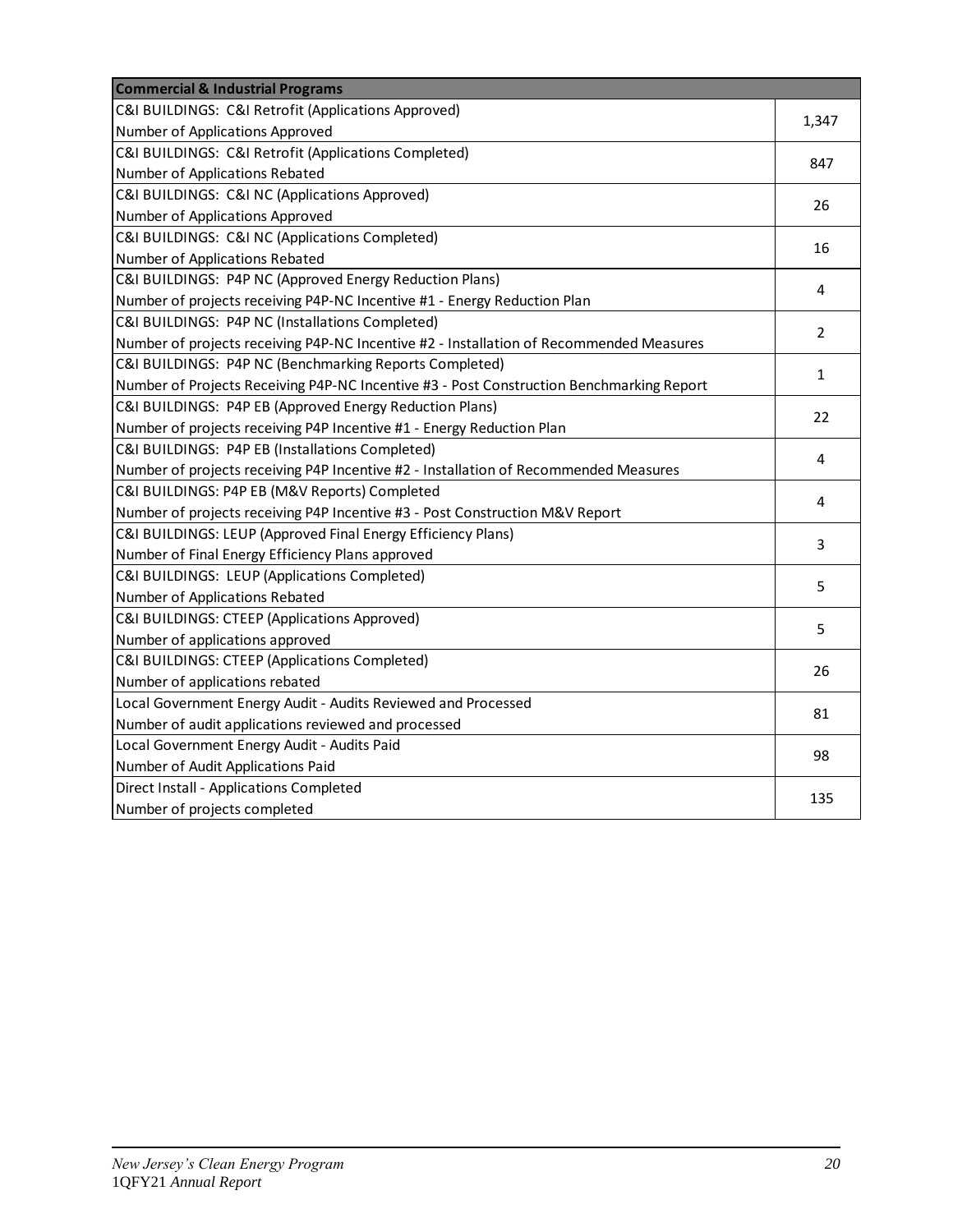| <b>Residential Low Income</b> |     |
|-------------------------------|-----|
| lComfort Partners             | 788 |
| Number of Homes Completed     |     |

| <b>Distributed Energy Resources</b> |   |
|-------------------------------------|---|
| <b>CHP</b>                          |   |
| <b>Approved Applications</b>        |   |
| <b>CHP</b>                          | 0 |
| Completed Applications              |   |
| Fuel Cells                          | 0 |
| <b>Approved Applications</b>        |   |
| Fuel Cells                          | 0 |
| <b>Completed Applications</b>       |   |
| <b>Energy Storage</b>               |   |
| Completed Applications              | 0 |

| <b>Solar Programs</b>                               |       |
|-----------------------------------------------------|-------|
| <b>SREC Registration</b>                            | 0     |
| Number of Initial Registrations Accepted            |       |
| <b>SREC Registration</b>                            | 44    |
| Number of Applications Issued Permission to Operate |       |
| TI Program                                          |       |
| Number of Applications Accepted                     | 5,536 |
| TI Program                                          |       |
| Number of Applications Issued Permission to Operate | 3,329 |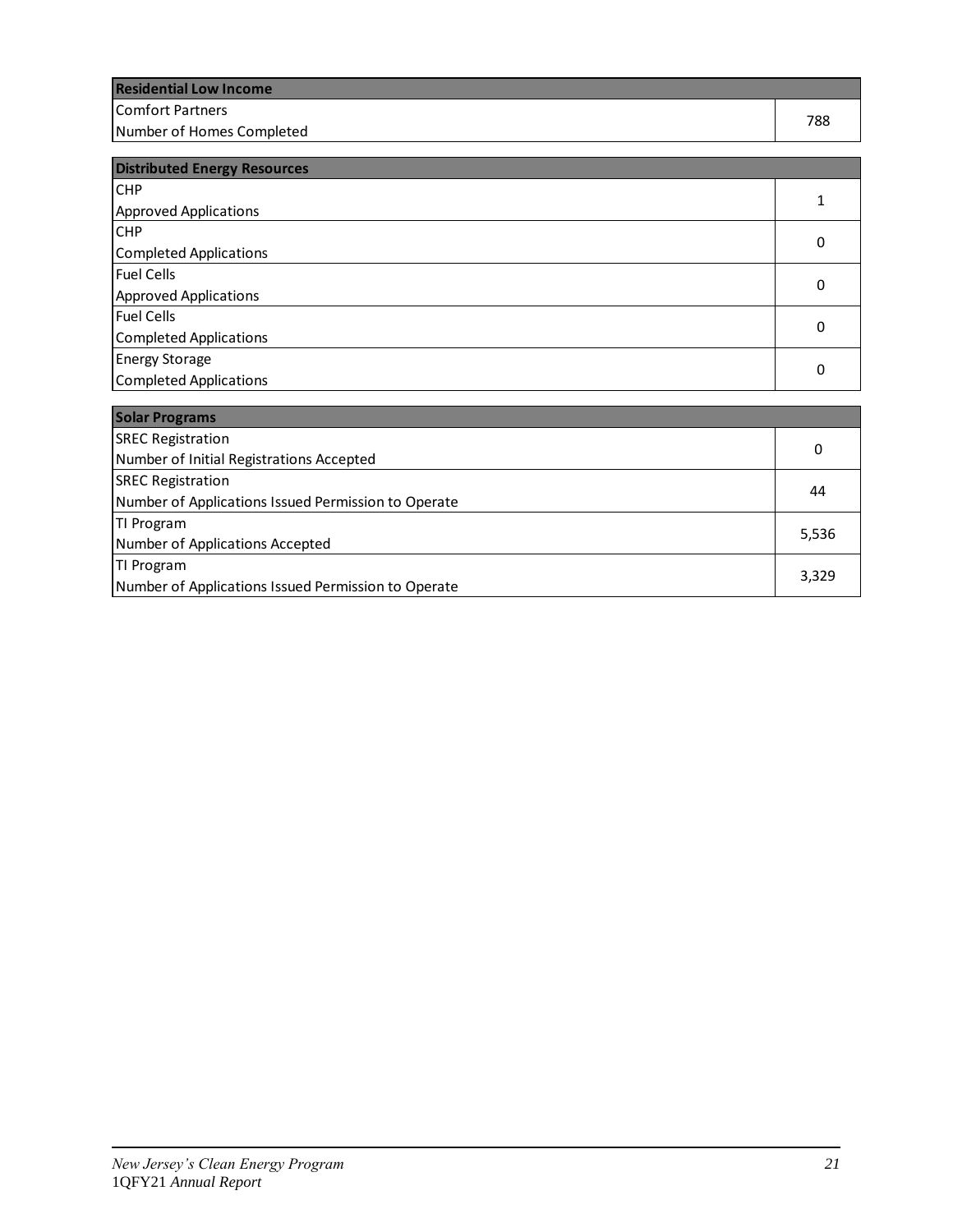# **Section V Notes and Definitions**

| <b>Notes</b>                                                                                                     |
|------------------------------------------------------------------------------------------------------------------|
| For Utility Comfort Partners actual participation figures represent results reported by electric utilities only. |

1

|                | <b>Definitions</b>                                                                                                                                                                                                                                                                                                                                                                                                                                                                                                                                                                                                                                                                                                                                                                                                                                                 |
|----------------|--------------------------------------------------------------------------------------------------------------------------------------------------------------------------------------------------------------------------------------------------------------------------------------------------------------------------------------------------------------------------------------------------------------------------------------------------------------------------------------------------------------------------------------------------------------------------------------------------------------------------------------------------------------------------------------------------------------------------------------------------------------------------------------------------------------------------------------------------------------------|
| $\mathbf{1}$   | A commitment exists where the associated customer has received a letter of commitment or other signed agreement from the NJCEP and the project is slated<br>for completion prior to an expiration date. Once completed and paid, a committed project is shifted from "Committed" to "Installed". Committed figures are<br>adjusted to reflect any commitments that are cancelled.                                                                                                                                                                                                                                                                                                                                                                                                                                                                                  |
| 2              | <b>Committed Expenditures</b> are the amount of rebate commitments that exist as of the end of the reporting period. A committed expenditure may also be<br>represented by a contractor who has completed the work but has yet to be paid.                                                                                                                                                                                                                                                                                                                                                                                                                                                                                                                                                                                                                         |
| 3              | Administration and Program Development Expenditures are direct labor and employee overhead costs incurred in developing and managing the New Jersey's<br>Clean Energy Programs by the NJBPU's Division of Clean Energy, the utility program managers, the Economic Development Authority, or any other program<br>manager, except those costs that are appropriately allocated to any of the other expense categories described below, plus the costs of facilities (including<br>telephone, computers, supplies, etc.) and legal support services. For the NJCEP Market Managers, Administration and Program Development Expenditures are<br>those costs identified in the market managers contracts as "Program Administration costs.                                                                                                                            |
| 4              | Sales, Call Centers, Marketing and Website Expenditures<br>- Sales and Call Center Expenditures are expenses related to the enrollment of program participants and in working with trade allies. This category includes<br>activities that close leads and those that involve direct interaction with customers, either in person or over the telephone. It also includes inbound and outbound<br>telemarketing and call center activities.<br>- Marketing and Website Expenditures are costs incurred for advertising, promotions, third-party or internal marketing, advertising agency activities and<br>services, postage, and exhibits and trade shows. Marketing activities are those that generate leads and general program awareness and include the development<br>and production of collateral materials such as brochures, direct mail materials, etc. |
| 5              | Training Expenditures are costs related to training including the planning and execution of training events, seminar materials, etc.                                                                                                                                                                                                                                                                                                                                                                                                                                                                                                                                                                                                                                                                                                                               |
| 6              | Rebates, Grants and Other Direct Incentives are rebates and other direct incentives paid to participating customers and any payments made pursuant to any<br>Clean Energy Program grant.                                                                                                                                                                                                                                                                                                                                                                                                                                                                                                                                                                                                                                                                           |
| $\overline{7}$ | Rebate Processing, Inspections and Other Quality Control Expenditures are costs incurred in processing and tracking rebate, grant and other program<br>applications and payments, and in inspecting qualified projects to ensure compliance with program requirements and other quality control measures.                                                                                                                                                                                                                                                                                                                                                                                                                                                                                                                                                          |
| 8              | Evaluation and Related Research Expenditures are costs related to market research and program evaluation, including the collection and input of<br>information, technical support, collaborative input, process support, and any required outside studies.                                                                                                                                                                                                                                                                                                                                                                                                                                                                                                                                                                                                         |
| 9              | Installed Savings represents the savings accrued as a result of the initiation of a given program and the installation of recorded measures.                                                                                                                                                                                                                                                                                                                                                                                                                                                                                                                                                                                                                                                                                                                       |
| 10             | <b>Committed Savings</b> represents the savings that will accrue from commitments for program participation made in the reporting period, but scheduled for<br>installation in future reporting periods.                                                                                                                                                                                                                                                                                                                                                                                                                                                                                                                                                                                                                                                           |
| 11             | Annual Savings means the yearly (12 months) savings that will result from a measure installed or committed to during the program year.                                                                                                                                                                                                                                                                                                                                                                                                                                                                                                                                                                                                                                                                                                                             |
| 12             | Lifetime Savings means the savings to be accrued over the expected life of a measure installed or committed to during the program year.                                                                                                                                                                                                                                                                                                                                                                                                                                                                                                                                                                                                                                                                                                                            |
| 13             | <b>DEP Emissions Reduction Factors</b> for electric programs are as follows:<br>- CO <sub>2</sub> (Carbon Dioxide) emissions are reduced by 1,111.79 lbs per MWh saved<br>- NO <sub>x</sub> (Nitric Oxide) emissions are reduced by 0.95 lbs. Per MWh saved<br>- SO <sub>2</sub> (Sulfur Dioxide) emissions are reduced by 2.21 lbs per MWh saved<br>- Hg (Mercury) emissions are reduced by 2.11 mg per MWh saved                                                                                                                                                                                                                                                                                                                                                                                                                                                 |
| 14             | DEP Emissions Reduction Factors for gas programs are as follows:<br>- CO <sub>2</sub> (Carbon Dioxide) emissions are reduced by 11.7 lbs per Therm saved<br>- NO <sub>x</sub> (Nitric Oxide) emissions are reduced by .0092 Ibs per Therm saved                                                                                                                                                                                                                                                                                                                                                                                                                                                                                                                                                                                                                    |